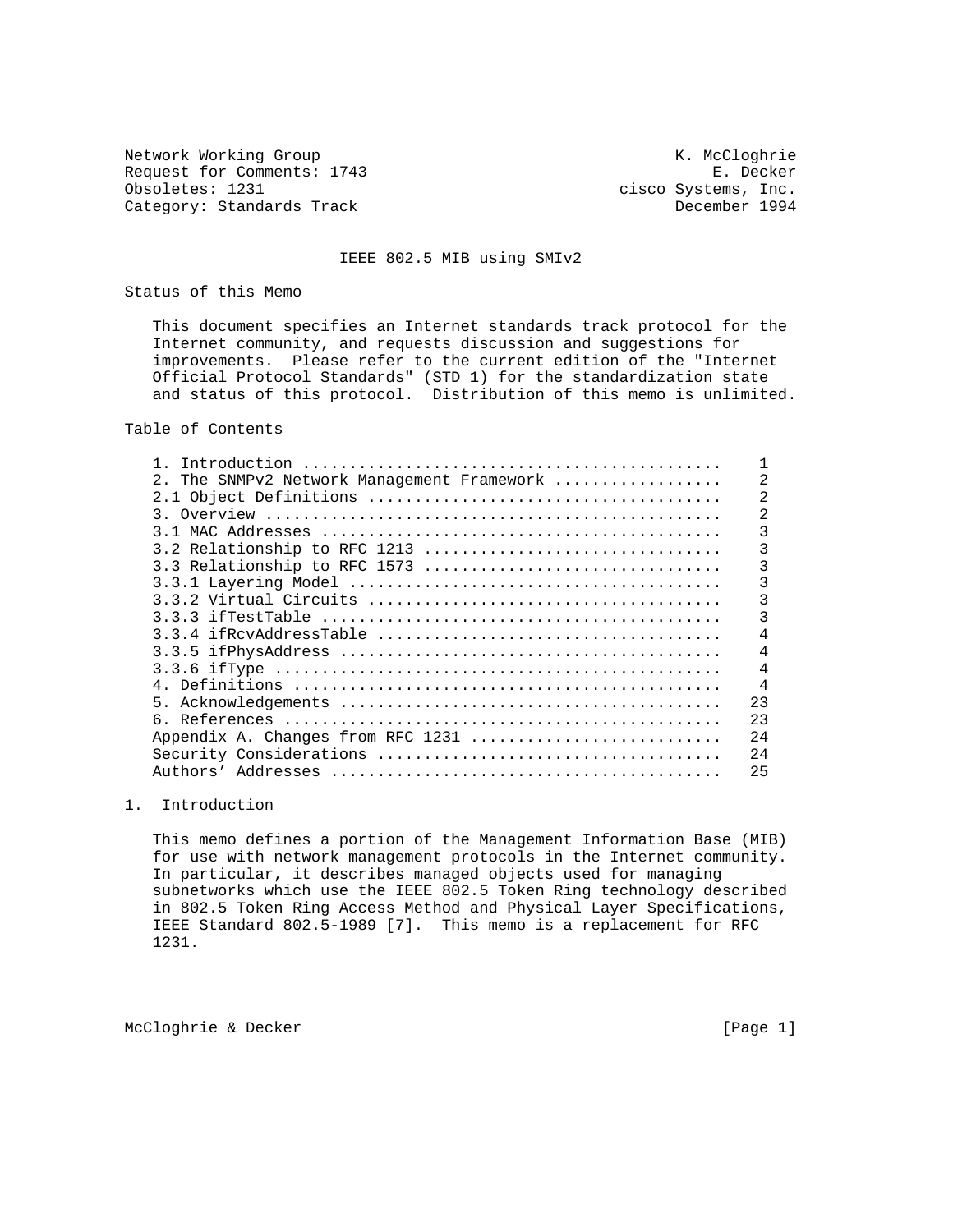### 2. The SNMPv2 Network Management Framework

 The SNMPv2 Network Management Framework consists of four major components. They are:

- o RFC 1442 [1] which defines the SMI, the mechanisms used for describing and naming objects for the purpose of management.
- o STD 17, RFC 1213 [2] defines MIB-II, the core set of managed objects for the Internet suite of protocols.
- o RFC 1445 [3] which defines the administrative and other architectural aspects of the framework.
- o RFC 1448 [4] which defines the protocol used for network access to managed objects.

 The Framework permits new objects to be defined for the purpose of experimentation and evaluation.

# 2.1. Object Definitions

 Managed objects are accessed via a virtual information store, termed the Management Information Base or MIB. Objects in the MIB are defined using the subset of Abstract Syntax Notation One (ASN.1) defined in the SMI. In particular, each object type is named by an OBJECT IDENTIFIER, an administratively assigned name. The object type together with an object instance serves to uniquely identify a specific instantiation of the object. For human convenience, we often use a textual string, termed the descriptor, to refer to the object type.

3. Overview

 This memo defines three tables: the 802.5 Interface Table, which contains state and parameter information which is specific to 802.5 interfaces, the 802.5 Statistics Table, which contains 802.5 interface statistics, and the 802.5 Timer Table, which contains the values of 802.5-defined timers. A managed system will have one entry in the 802.5 Interface Table and one entry in the 802.5 Statistics Table for each of its 802.5 interfaces. The 802.5 Timer Table is obsolete, but its definition has been retained in this memo for backward compatibility.

 This memo also defines OBJECT IDENTIFIERs, some to identify interface tests for use with the ifTestTable [6], and some to identify Token Ring interface Chip Sets.

McCloghrie & Decker [Page 2]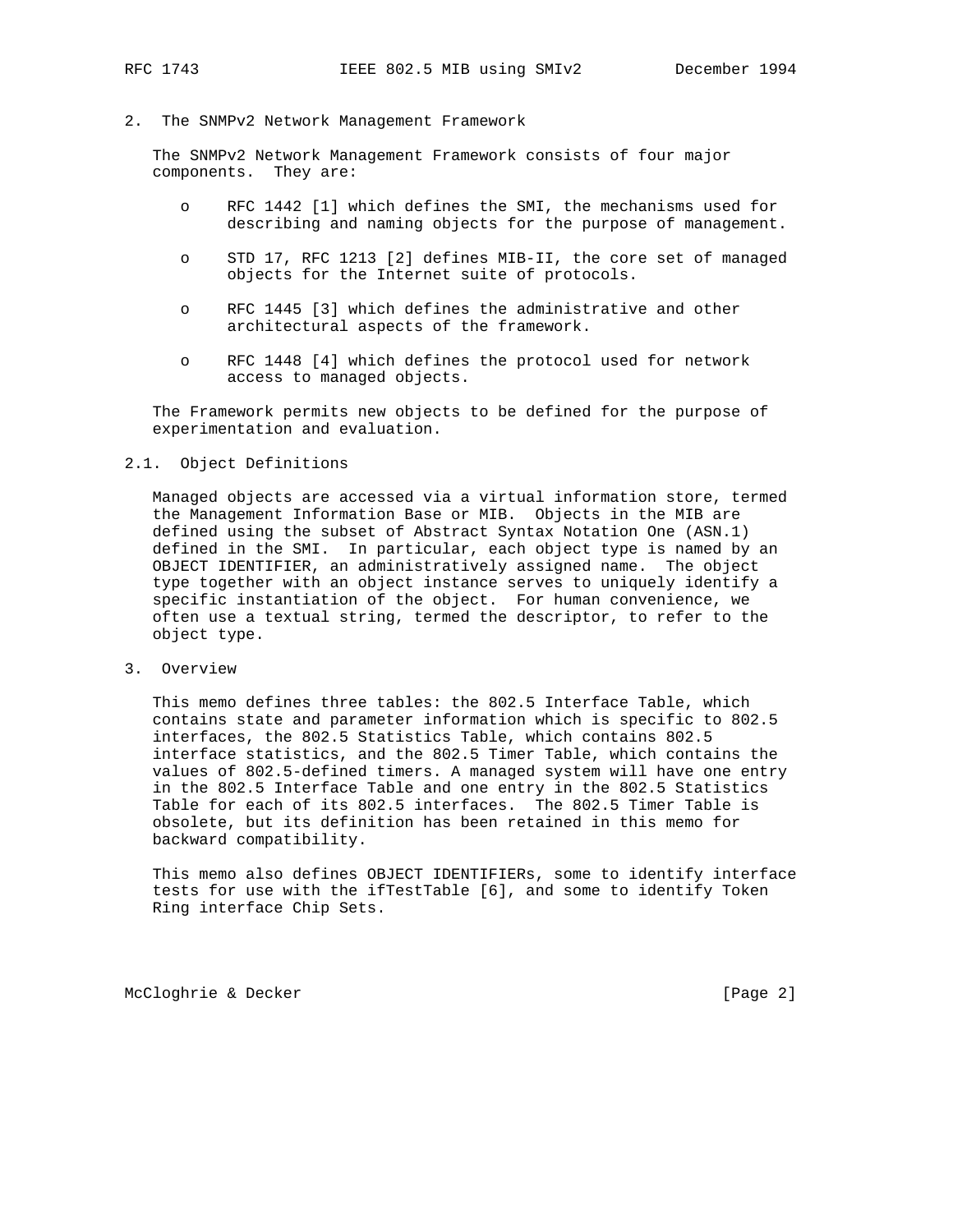# 3.1. MAC Addresses

 All representations of MAC addresses in this MIB Module use the MacAddress textual convention [5] for which the address is in the "canonical" order defined by IEEE 802.1a, i.e., as if it were transmitted least significant bit first, even though 802.5 requires MAC addresses to be transmitted most significant bit first.

 16-bit addresses, if needed, are represented by setting their upper 4 octets to all zeros, i.e., AAFF would be represented as 00000000AAFF.

### 3.2. Relationship to RFC 1213

When this MIB module is used in conjunction with the "old" (i.e., pre-RFC 1573) interfaces group, the relationship between an 802.5 interface and an interface in the context of the RFC 1213 is one to-one. That is, the value of an ifIndex object instance for an 802.5 interface can be directly used to identify corresponding instances of the objects defined in this memo.

#### 3.3. Relationship to RFC 1573

 RFC 1573, the Interface MIB Evolution, requires that any MIB module which is an adjunct of the Interface MIB, clarify specific areas within the Interface MIB. These areas were intentionally left vague in RFC 1573 to avoid over constraining the MIB module, thereby precluding management of certain media-types.

 Section 3.3 of RFC 1573 enumerates several areas which a media specific MIB module must clarify. Each of these areas is addressed in a following subsection. The implementor is referred to RFC 1573 in order to understand the general intent of these areas.

# 3.3.1. Layering Model

 For the typical usage of this IEEE 802.5 MIB module, there will be no sub-layers "above" or "below" the 802.5 interface. However, this MIB module does not preclude such layering.

# 3.3.2. Virtual Circuits

802.5 does not support virtual circuits.

# 3.3.3. ifTestTable

 This MIB module defines two tests for 802.5 interfaces: Insertion and Loopback. Implementation of these tests is not required.

McCloghrie & Decker [Page 3]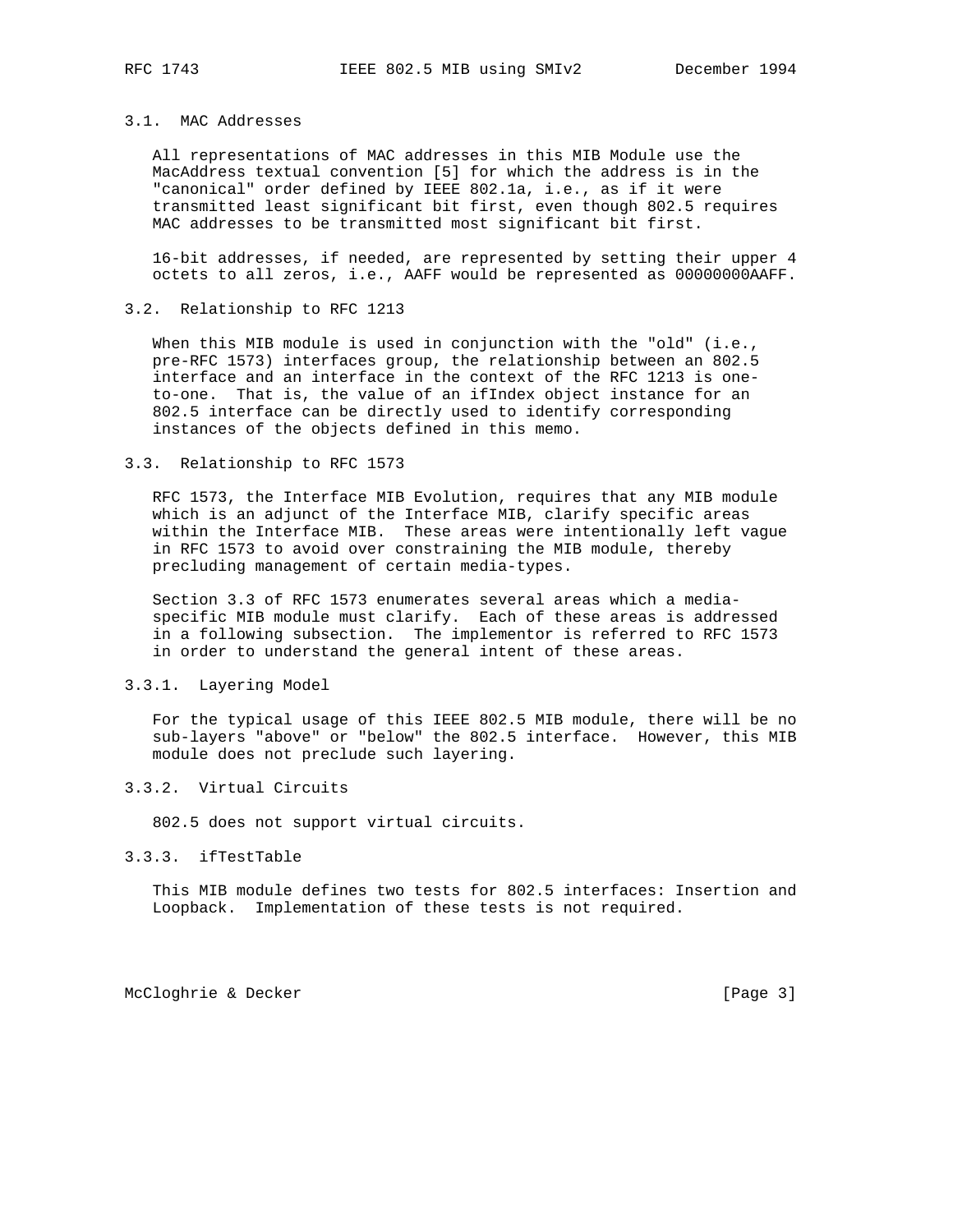# 3.3.4. ifRcvAddressTable

 The ifRcvAddressTable is defined to contains all MAC addresses, unicast, multicast (group) and broadcast, for which an interface will receive packets. For 802.5 interfaces, its use includes functional addresses. The format of the address, contained in ifRcvAddressAddress, is the same as for ifPhysAddress.

 For functional addresses on a particular 802.5 interface, only one ifRcvAddressTable entry is required. That entry is the one for the address which has the functional address bit ANDed with the bit mask of all functional addresses for which the interface will accept frames.

## 3.3.5. ifPhysAddress

 For an 802.5 interface, ifPhysAddress contains the interface's IEEE MAC address, stored as an octet string of length 6, in IEEE 802.1a "canonical" order, i.e., the Group Bit is positioned as the low-order bit (0x01) of the first octet.

3.3.6. ifType

 The objects defined in this memo apply to each interface for which the ifType has the value:

iso88025-tokenRing(9)

4. Definitions

TOKENRING-MIB DEFINITIONS ::= BEGIN

IMPORTS

| Counter32, Integer32<br>FROM SNMPv2-SMI              |  |
|------------------------------------------------------|--|
|                                                      |  |
| transmission<br>FROM RFC1213-MIB                     |  |
| MacAddress, TimeStamp<br>FROM SNMPv2-TC              |  |
| FROM SNMPv2-CONF;<br>MODULE-COMPLIANCE, OBJECT-GROUP |  |

dot5 MODULE-IDENTITY

 LAST-UPDATED "9410231150Z" ORGANIZATION "IETF Interfaces MIB Working Group" CONTACT-INFO " Keith McCloghrie

> Postal: cisco Systems, Inc. 170 West Tasman Drive, San Jose, CA 95134-1706

McCloghrie & Decker [Page 4]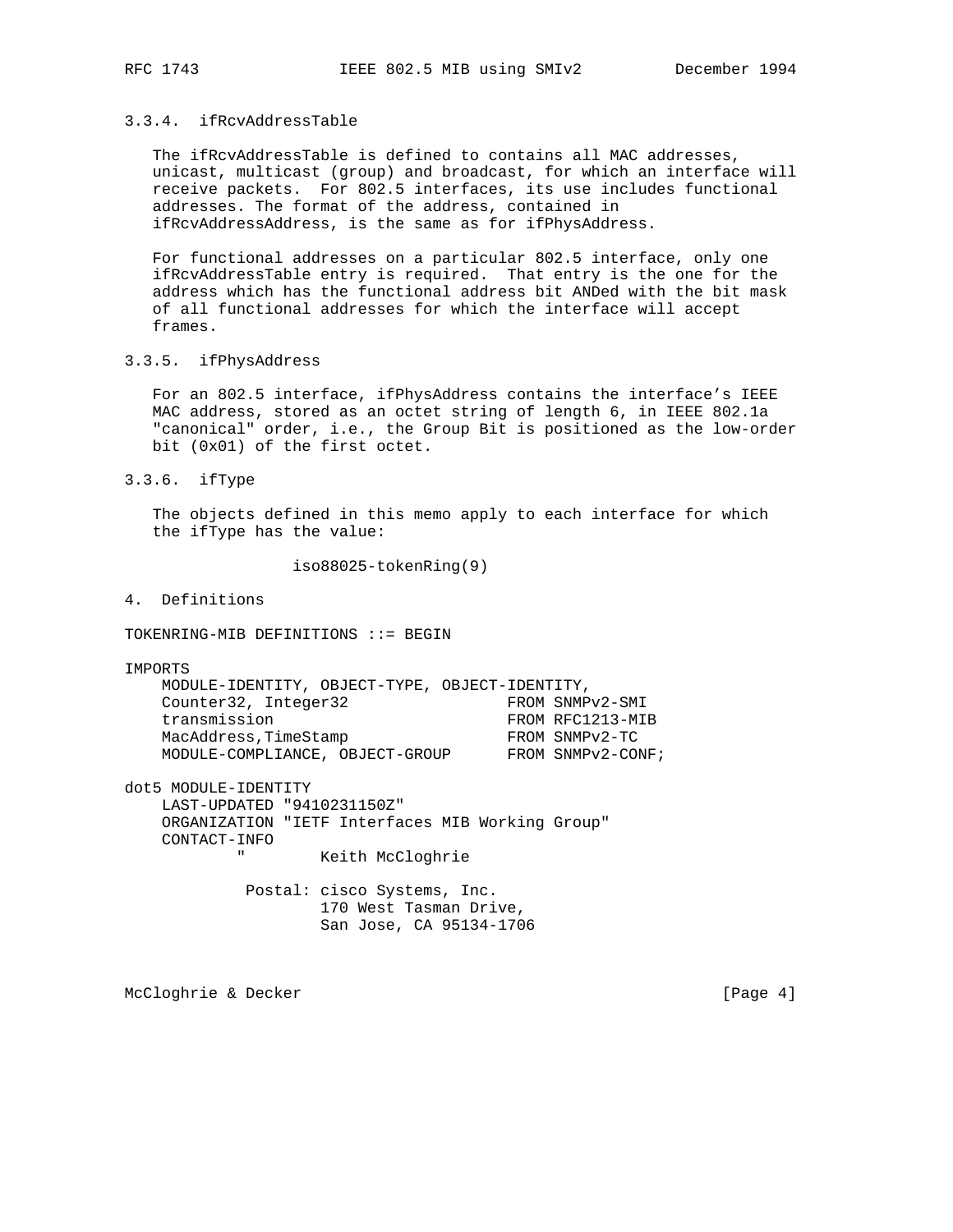US DE L'ANGELIA DE L'ANGELIA DE L'ANGELIA DE L'ANGELIA DE L'ANGELIA DE L'ANGELIA DE L'ANGELIA DE L'ANGELIA DE Phone: +1 408 526 5260 EMail: kzm@cisco.com" DESCRIPTION "The MIB module for IEEE Token Ring entities."  $::=$  { transmission 9 } -- The 802.5 Interface Table -- This table contains state and parameter information which -- is specific to 802.5 interfaces. It is mandatory that -- systems having 802.5 interfaces implement this table in -- addition to the ifTable (see RFCs 1213 and 1573). dot5Table OBJECT-TYPE SYNTAX SEQUENCE OF Dot5Entry MAX-ACCESS not-accessible STATUS current DESCRIPTION "This table contains Token Ring interface parameters and state variables, one entry per 802.5 interface."  $::= \{ dot5 1 \}$ dot5Entry OBJECT-TYPE SYNTAX Dot5Entry MAX-ACCESS not-accessible STATUS current DESCRIPTION "A list of Token Ring status and parameter values for an 802.5 interface." INDEX { dot5IfIndex }  $::= \{ dot5Table 1 \}$ Dot5Entry ::= SEQUENCE { dot5IfIndex Integer32, dot5Commands INTEGER,<br>dot5RingStatus INTEGER, dot5RingStatus INTEGER, dot5RingState INTEGER, dot5RingOpenStatus INTEGER, dot5RingSpeed INTEGER, dot5UpStream MacAddress, dot5ActMonParticipate INTEGER, dot5Functional MacAddress, dot5LastBeaconSent TimeStamp }

McCloghrie & Decker [Page 5]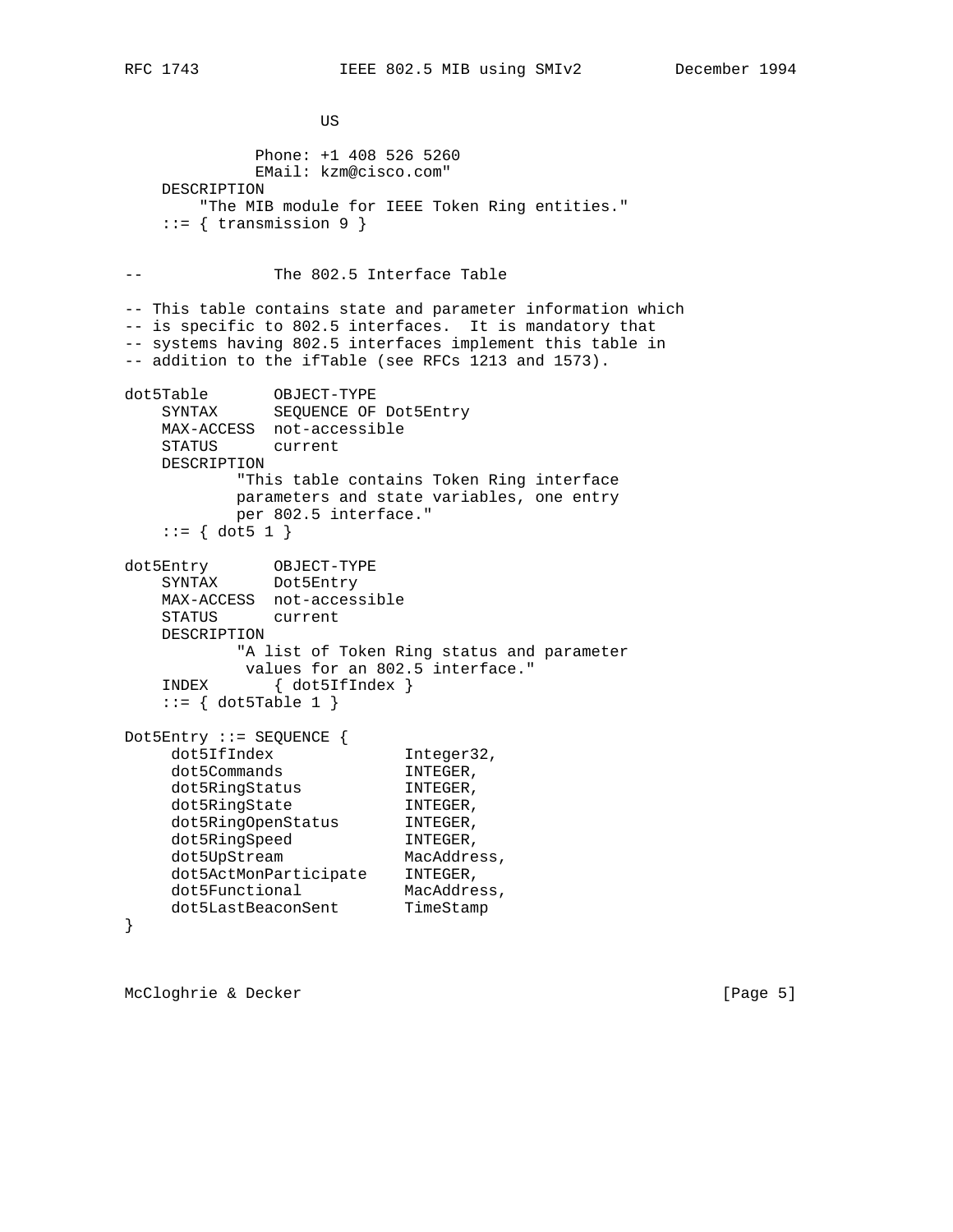dot5IfIndex OBJECT-TYPE SYNTAX Integer32 MAX-ACCESS read-only STATUS current DESCRIPTION "The value of this object identifies the 802.5 interface for which this entry contains management information. The value of this object for a particular interface has the same value as the ifIndex object, defined in MIB-II for the same interface."  $::=$  { dot5Entry 1 } dot5Commands OBJECT-TYPE SYNTAX INTEGER {  $\text{nop}(1)$ , open(2), reset(3),  $close(4)$  } MAX-ACCESS read-write STATUS current DESCRIPTION "When this object is set to the value of open(2), the station should go into the open state. The progress and success of the open is given by the values of the objects dot5RingState and dot5RingOpenStatus. When this object is set to the value of reset(3), then the station should do a reset. On a reset, all MIB counters should retain their values, if possible. Other side affects are dependent on the hardware chip set. When this object is set to the value of close(4), the station should go into the stopped state by removing itself from the ring. Setting this object to a value of noop(1) has no effect. When read, this object always has a value of noop(1). The open(2) and close(4) values correspond to the up(1) and down(2) values of MIB-II's ifAdminStatus and ifOperStatus, i.e., the setting of ifAdminStatus and

McCloghrie & Decker [Page 6]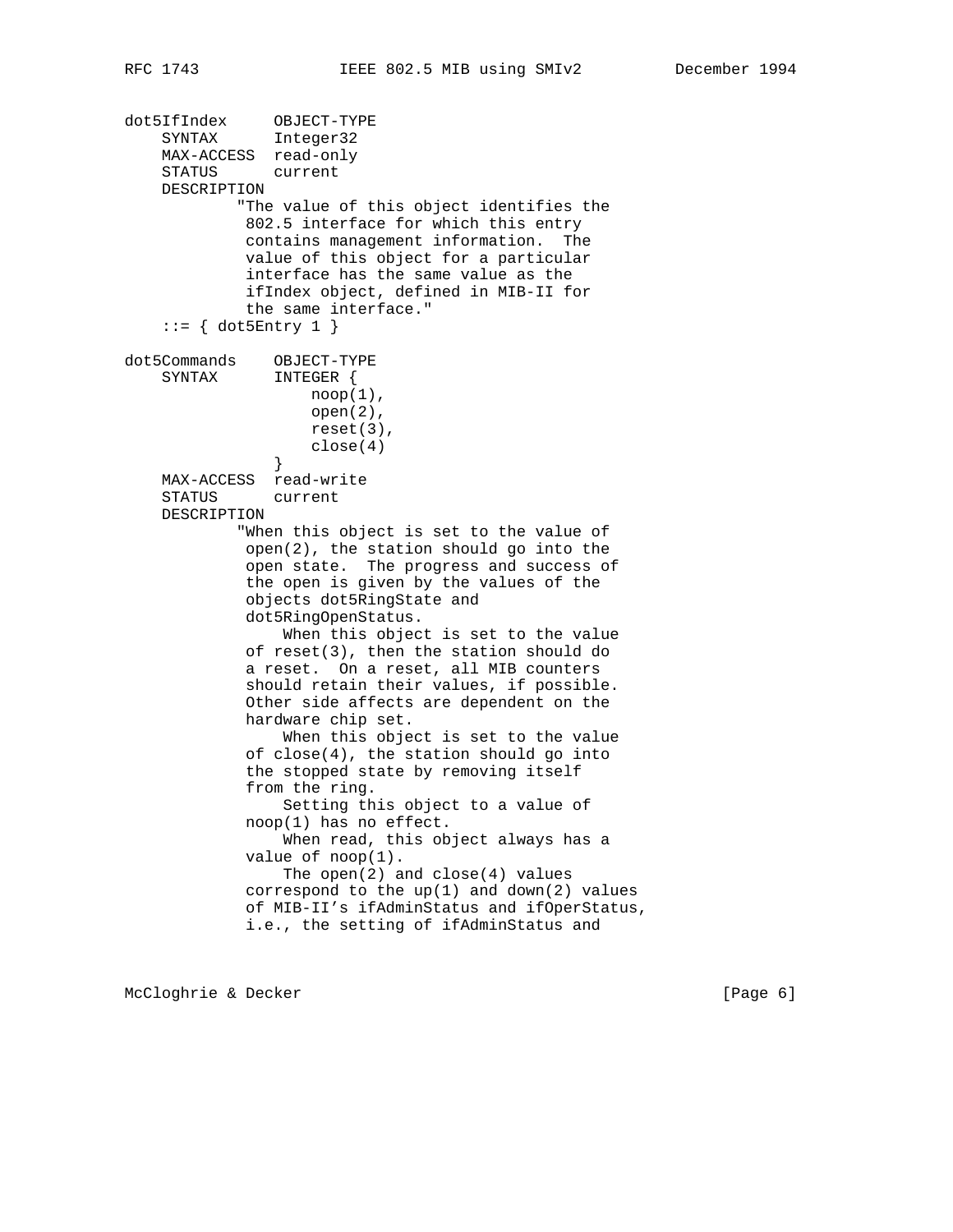dot5Commands affects the values of both dot5Commands and ifOperStatus."  $::=$  { dot5Entry 2 } dot5RingStatus OBJECT-TYPE SYNTAX INTEGER  $(0..262143)$  MAX-ACCESS read-only STATUS current DESCRIPTION "The current interface status which can be used to diagnose fluctuating problems that can occur on token rings, after a station has successfully been added to the ring. Before an open is completed, this object has the value for the 'no status' condition. The dot5RingState and dot5RingOpenStatus objects provide for debugging problems when the station can not even enter the ring. The object's value is a sum of values, one for each currently applicable condition. The following values are defined for various conditions: 0 = No Problems detected 32 = Ring Recovery 64 = Single Station 256 = Remove Received 512 = reserved 1024 = Auto-Removal Error 2048 = Lobe Wire Fault 4096 = Transmit Beacon 8192 = Soft Error  $16384$  = Hard Error 32768 = Signal Loss 131072 = no status, open not completed." ::= { dot5Entry 3 } dot5RingState OBJECT-TYPE SYNTAX INTEGER { opened(1), closed(2), opening(3), closing(4), openFailure(5), ringFailure(6)<br>} }

McCloghrie & Decker [Page 7]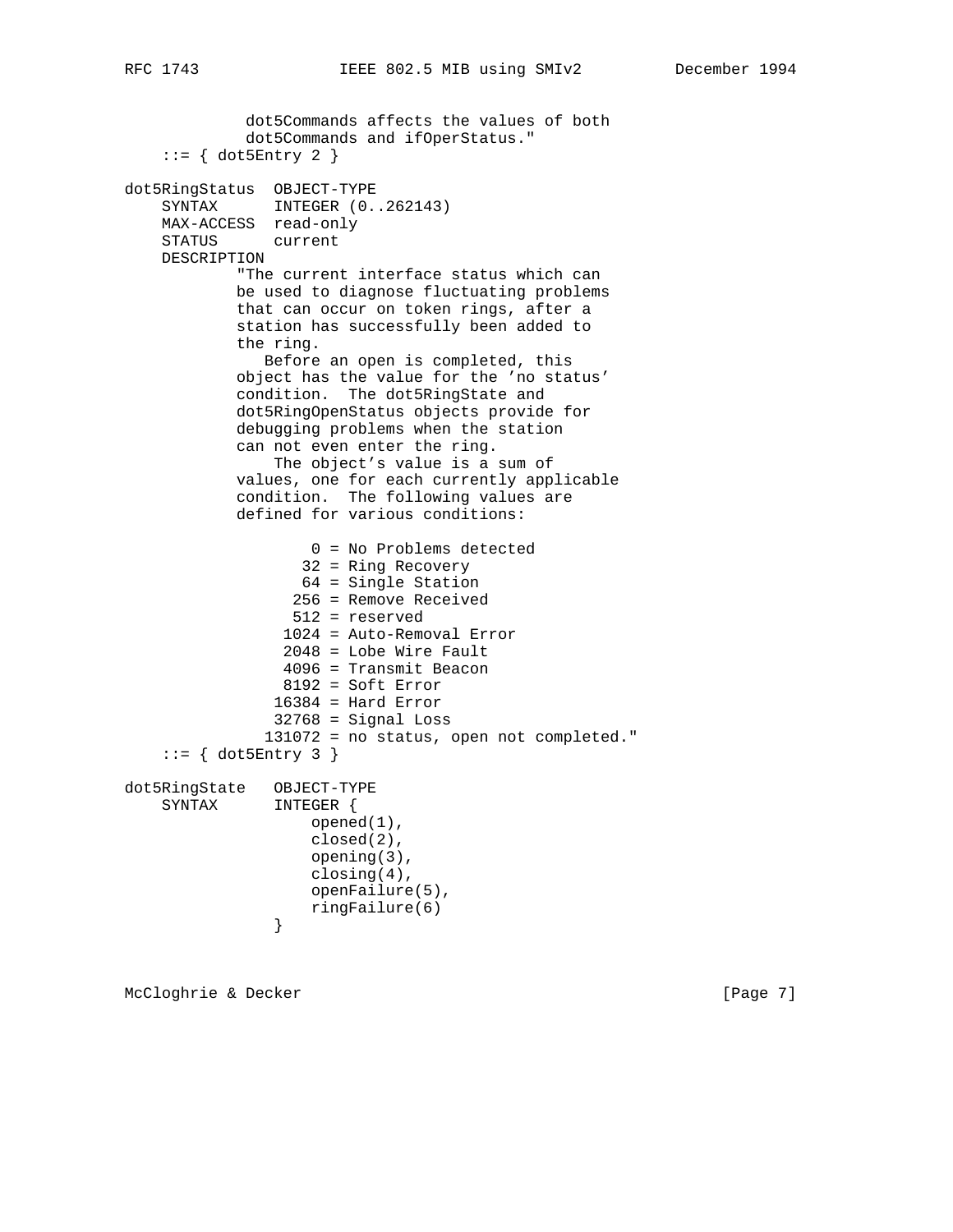```
 MAX-ACCESS read-only
 STATUS current
 DESCRIPTION
         "The current interface state with respect
         to entering or leaving the ring."
```

```
::= { dot5Entry 4 }
dot5RingOpenStatus OBJECT-TYPE
    SYNTAX INTEGER {
                   noOpen(1), -- no open attempted
                    badParam(2),
                    lobeFailed(3),
                    signalLoss(4),
                    insertionTimeout(5),
                    ringFailed(6),
                    beaconing(7),
                    duplicateMAC(8),
                    requestFailed(9),
                    removeReceived(10),
               open(11) -- last open successful<br>}
 }
    MAX-ACCESS read-only
    STATUS current
    DESCRIPTION
            "This object indicates the success, or the
            reason for failure, of the station's most
            recent attempt to enter the ring."
    ::= { dot5Entry 5 }
dot5RingSpeed OBJECT-TYPE
    SYNTAX INTEGER {
                   unknown(1),
                    oneMegabit(2),
                   fourMegabit(3),
               sixteenMegabit(4)<br>}
 }
    MAX-ACCESS read-write
    STATUS current
    DESCRIPTION
            "The ring-speed at the next insertion into
            the ring. Note that this may or may not be
            different to the current ring-speed which is
            given by MIB-II's ifSpeed. For interfaces
            which do not support changing ring-speed,
            dot5RingSpeed can only be set to its current
            value. When dot5RingSpeed has the value
            unknown(1), the ring's actual ring-speed is
            to be used."
```
McCloghrie & Decker [Page 8]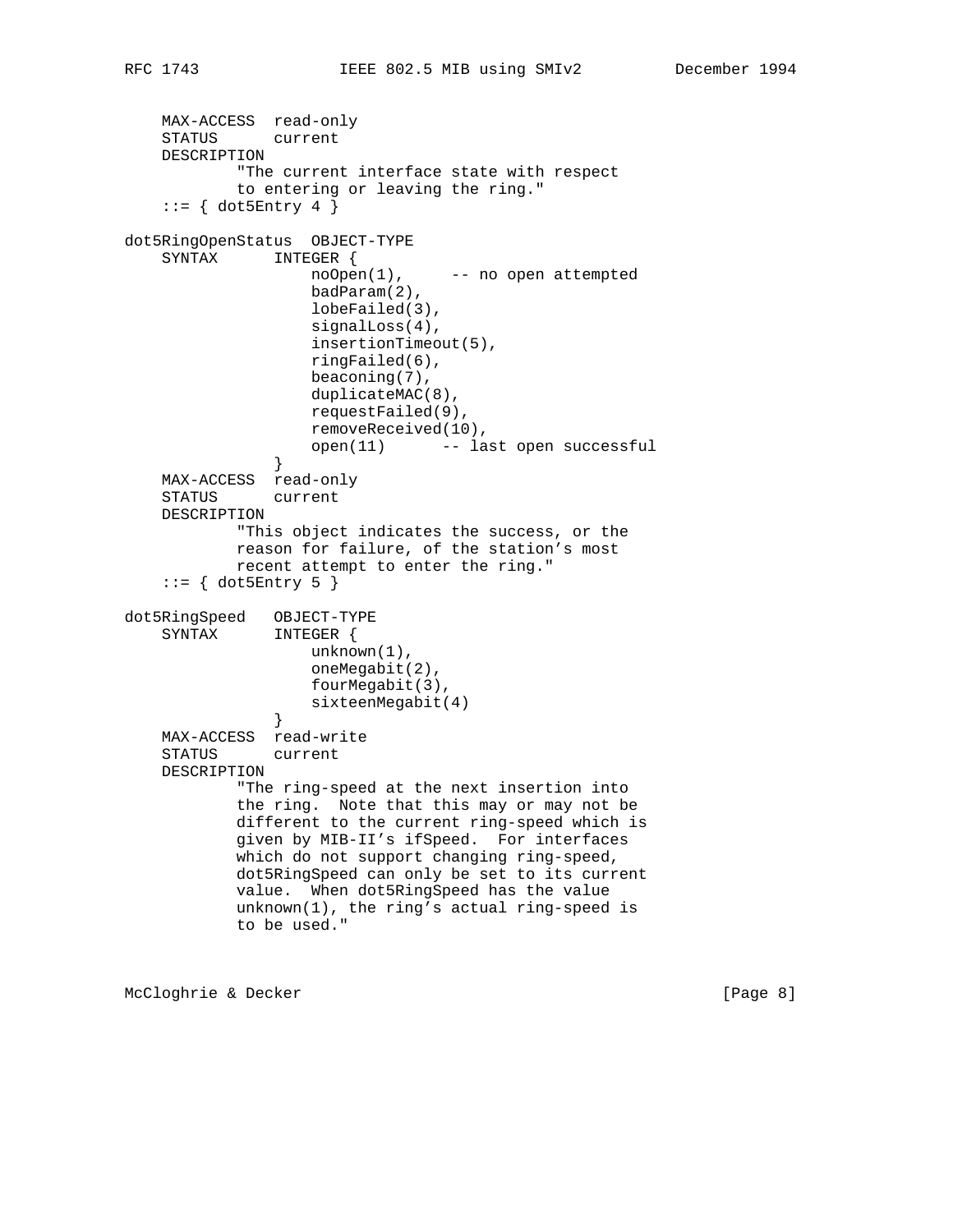```
dot5UpStream OBJECT-TYPE
 SYNTAX MacAddress
    MAX-ACCESS read-only
    STATUS current
    DESCRIPTION
            "The MAC-address of the up stream neighbor
             station in the ring."
    ::= { dot5Entry 7 }
dot5ActMonParticipate OBJECT-TYPE
     SYNTAX INTEGER {
                 true(1),
               false(2) }
    MAX-ACCESS read-write
    STATUS current
    DESCRIPTION
            "If this object has a value of true(1) then
            this interface will participate in the
            active monitor selection process. If the
            value is false(2) then it will not.
            Setting this object does not take effect
            until the next Active Monitor election, and
            might not take effect until the next time
            the interface is opened."
    ::= { dot5Entry 8 }
dot5Functional OBJECT-TYPE
    SYNTAX MacAddress
    MAX-ACCESS read-write
    STATUS current
    DESCRIPTION
            "The bit mask of all Token Ring functional
            addresses for which this interface will
            accept frames."
     ::= { dot5Entry 9 }
dot5LastBeaconSent OBJECT-TYPE
    SYNTAX TimeStamp
    MAX-ACCESS read-only
    STATUS current
    DESCRIPTION
            "The value of MIB-II's sysUpTime object at which
            the local system last transmitted a Beacon frame
            on this interface."
     ::= { dot5Entry 10 }
```
McCloghrie & Decker [Page 9]

 $::=$  { dot5Entry 6 }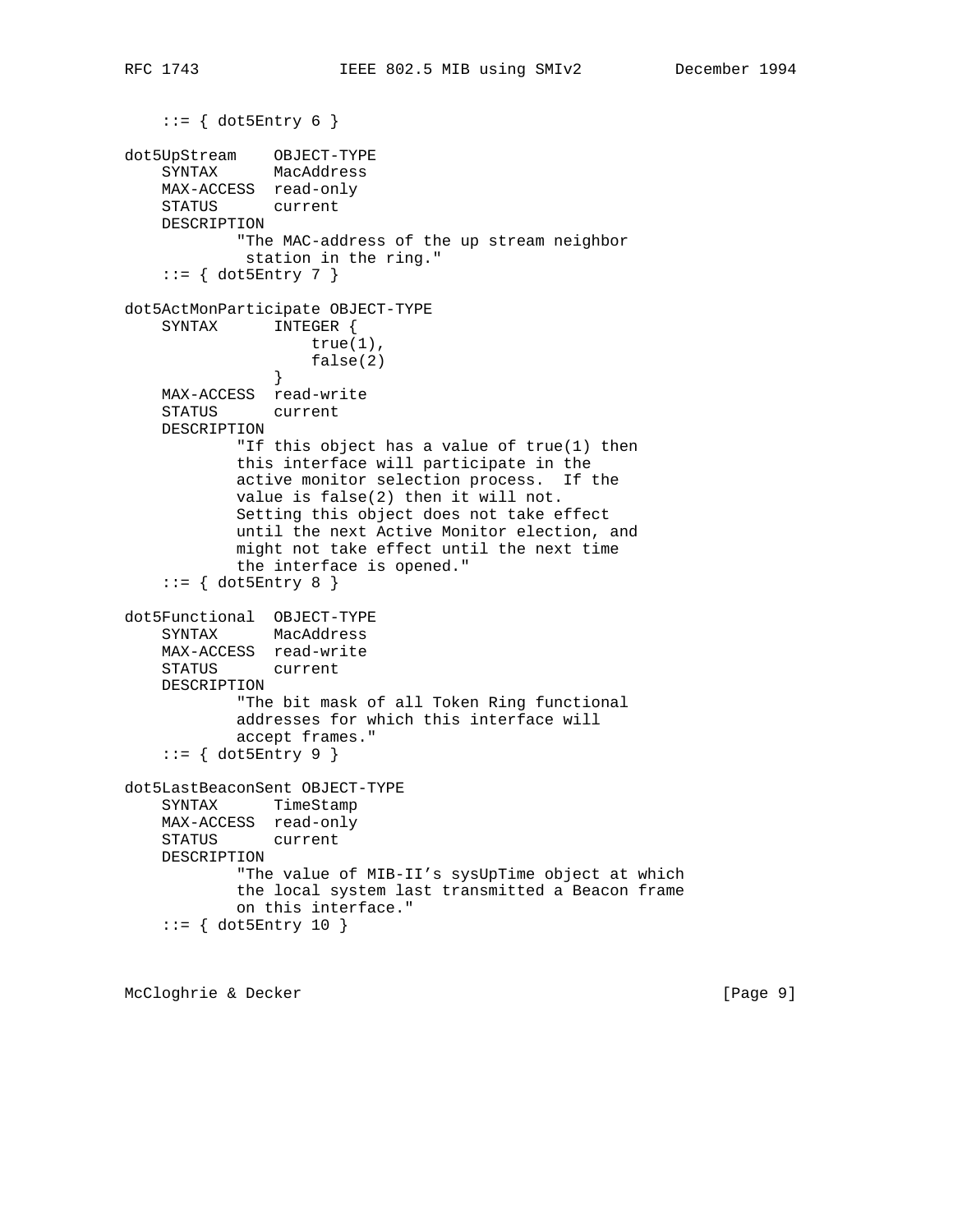-- The 802.5 Statistics Table -- This table contains statistics and error counter which are -- specific to 802.5 interfaces. It is mandatory that systems -- having 802.5 interfaces implement this table. dot5StatsTable OBJECT-TYPE SYNTAX SEQUENCE OF Dot5StatsEntry MAX-ACCESS not-accessible STATUS current DESCRIPTION "A table containing Token Ring statistics, one entry per 802.5 interface. All the statistics are defined using the syntax Counter32 as 32-bit wrap around counters. Thus, if an interface's hardware maintains these statistics in 16-bit counters, then the agent must read the hardware's counters frequently enough to prevent loss of significance, in order to maintain 32-bit counters in software."  $::= \{ dot5 2 \}$ dot5StatsEntry OBJECT-TYPE SYNTAX Dot5StatsEntry MAX-ACCESS not-accessible STATUS current DESCRIPTION "An entry contains the 802.5 statistics for a particular interface." INDEX { dot5StatsIfIndex }  $::=$  { dot5StatsTable 1 } Dot5StatsEntry ::= SEQUENCE { dot5StatsIfIndex Integer32, dot5StatsLineErrors Counter32, dot5StatsBurstErrors Counter32, dot5StatsACErrors Counter32, dot5StatsAbortTransErrors Counter32, dot5StatsInternalErrors Counter32, dot5StatsLostFrameErrors Counter32, dot5StatsReceiveCongestions Counter32, dot5StatsFrameCopiedErrors Counter32, dot5StatsTokenErrors Counter32, dot5StatsSoftErrors Counter32, dot5StatsHardErrors Counter32,

McCloghrie & Decker [Page 10]

dot5StatsSignalLoss Counter32,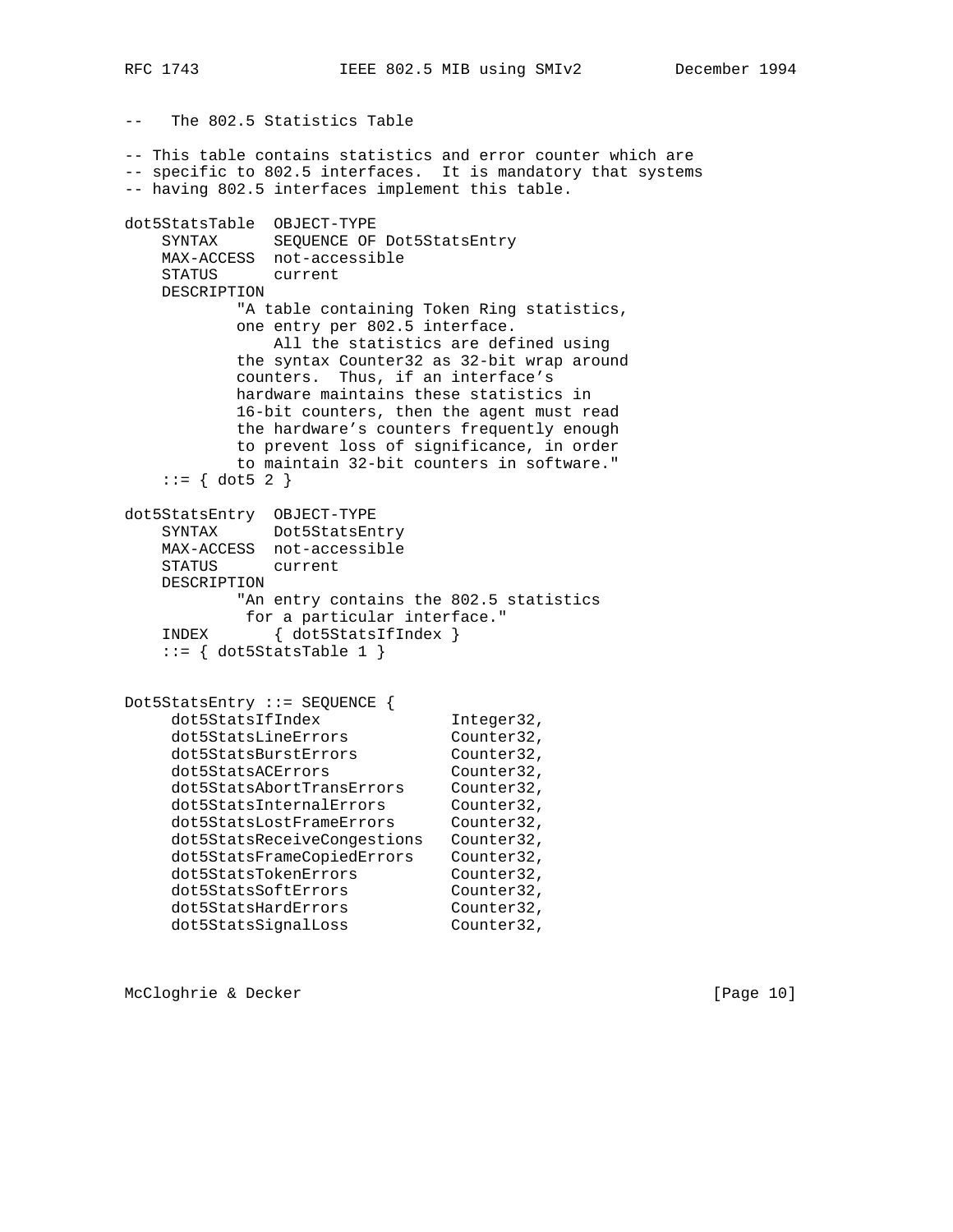```
dot5StatsTransmitBeacons Counter32,<br>dot5StatsRecoverys Counter32,
dot5StatsRecoverys Counter32,
dot5StatsLobeWires Counter32,
dot5StatsRemoves Counter32,
dot5StatsSingles Counter32,
 dot5StatsFreqErrors Counter32
}
dot5StatsIfIndex OBJECT-TYPE
    SYNTAX Integer32
    MAX-ACCESS read-only
    STATUS current
    DESCRIPTION
            "The value of this object identifies the
            802.5 interface for which this entry
            contains management information. The
            value of this object for a particular
            interface has the same value as MIB-II's
            ifIndex object for the same interface."
    ::= { dot5StatsEntry 1 }
dot5StatsLineErrors OBJECT-TYPE
    SYNTAX Counter32
    MAX-ACCESS read-only
    STATUS current
    DESCRIPTION
            "This counter is incremented when a frame
            or token is copied or repeated by a
            station, the E bit is zero in the frame
            or token and one of the following
            conditions exists: 1) there is a
            non-data bit (J or K bit) between the SD
            and the ED of the frame or token, or
            2) there is an FCS error in the frame."
     ::= { dot5StatsEntry 2 }
dot5StatsBurstErrors OBJECT-TYPE
    SYNTAX Counter32
    MAX-ACCESS read-only
    STATUS current
    DESCRIPTION
            "This counter is incremented when a station
            detects the absence of transitions for five
            half-bit timers (burst-five error)."
    ::= { dot5StatsEntry 3 }
```
McCloghrie & Decker [Page 11]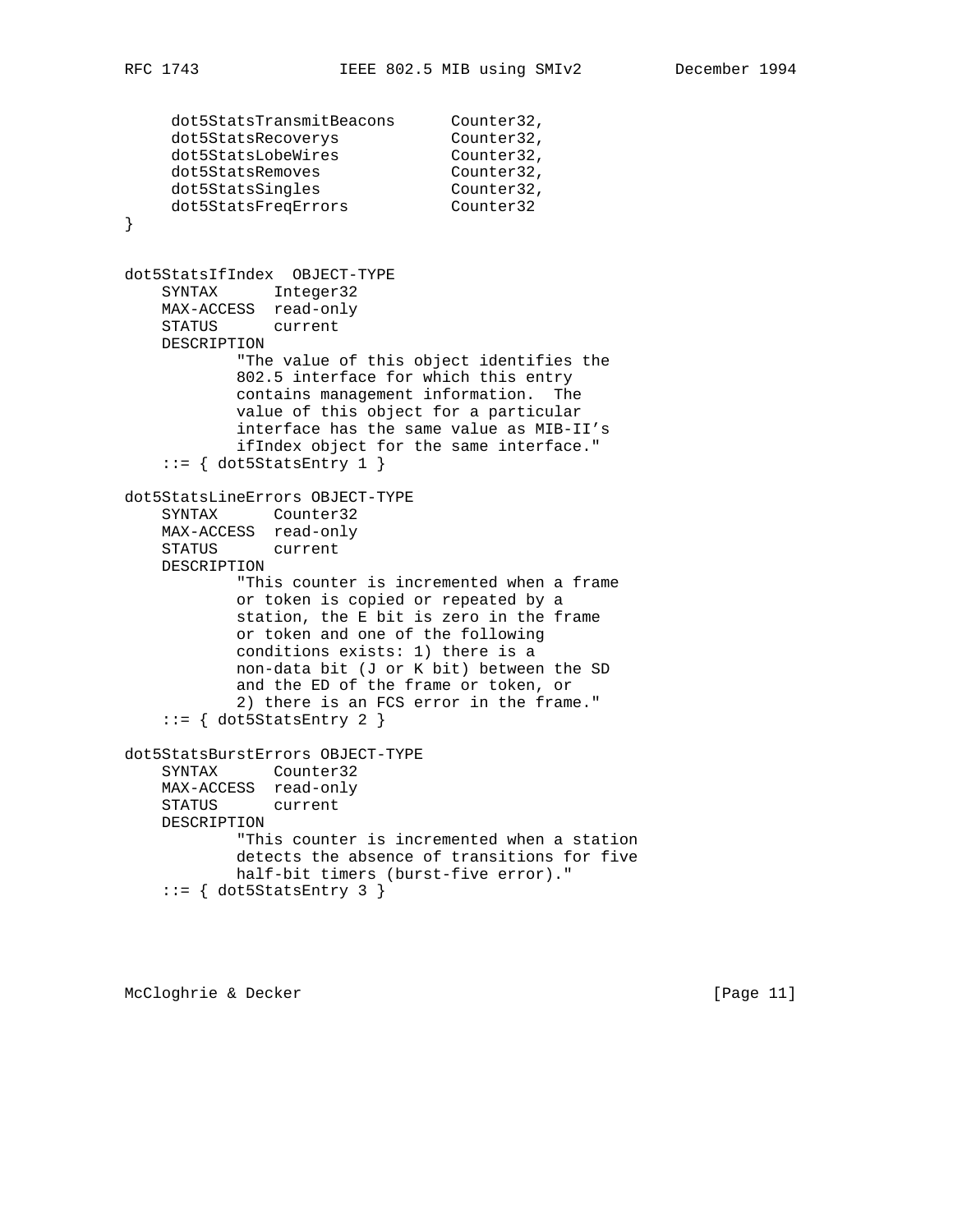```
dot5StatsACErrors OBJECT-TYPE
     SYNTAX Counter32
    MAX-ACCESS read-only
    STATUS current
    DESCRIPTION
            "This counter is incremented when a station
            receives an AMP or SMP frame in which A is
            equal to C is equal to 0, and then receives
            another SMP frame with A is equal to C is
            equal to 0 without first receiving an AMP
            frame. It denotes a station that cannot set
            the AC bits properly."
    ::= { dot5StatsEntry 4 }
dot5StatsAbortTransErrors OBJECT-TYPE
     SYNTAX Counter32
    MAX-ACCESS read-only
    STATUS current
    DESCRIPTION
            "This counter is incremented when a station
            transmits an abort delimiter while
            transmitting."
    ::= \{ dot5StatusEntry 5 \}dot5StatsInternalErrors OBJECT-TYPE
     SYNTAX Counter32
    MAX-ACCESS read-only
    STATUS current
    DESCRIPTION
            "This counter is incremented when a station
            recognizes an internal error."
    ::= { dot5StatsEntry 6 }
dot5StatsLostFrameErrors OBJECT-TYPE
    SYNTAX Counter32
    MAX-ACCESS read-only
    STATUS current
    DESCRIPTION
            "This counter is incremented when a station
            is transmitting and its TRR timer expires.
            This condition denotes a condition where a
            transmitting station in strip mode does not
            receive the trailer of the frame before the
            TRR timer goes off."
    ::= { dot5StatsEntry 7 }
```
McCloghrie & Decker [Page 12]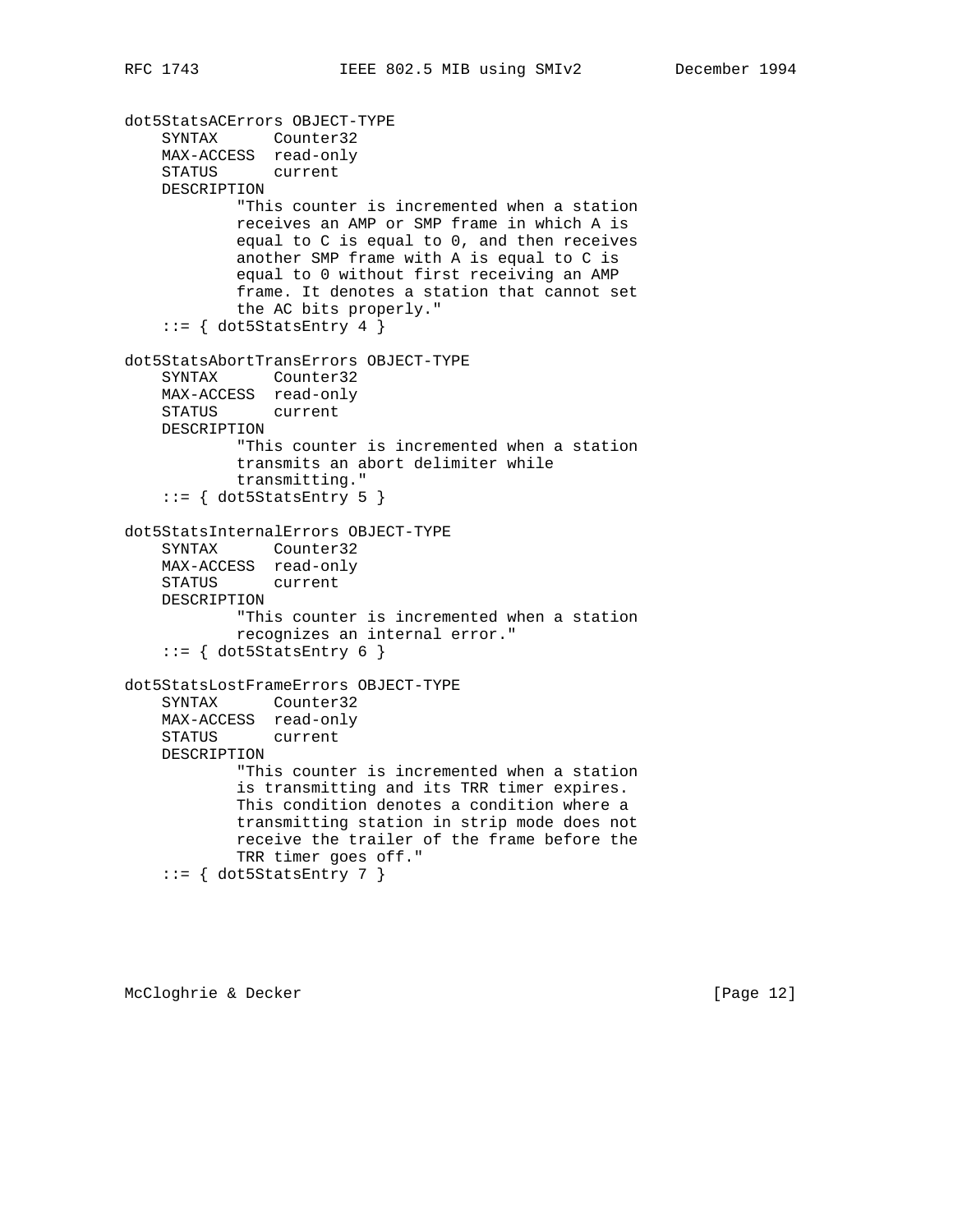```
dot5StatsReceiveCongestions OBJECT-TYPE
     SYNTAX Counter32
    MAX-ACCESS read-only
     STATUS current
    DESCRIPTION
             "This counter is incremented when a station
            recognizes a frame addressed to its
            specific address, but has no available
            buffer space indicating that the station
            is congested."
    ::= \{ dot5StatusEntry 8 \}dot5StatsFrameCopiedErrors OBJECT-TYPE
     SYNTAX Counter32
    MAX-ACCESS read-only
    STATUS current
    DESCRIPTION
            "This counter is incremented when a station
            recognizes a frame addressed to its
             specific address and detects that the FS
            field A bits are set to 1 indicating a
            possible line hit or duplicate address."
    ::= \{ dot5StatusEntry 9 \}dot5StatsTokenErrors OBJECT-TYPE
     SYNTAX Counter32
    MAX-ACCESS read-only
    STATUS current
    DESCRIPTION
            "This counter is incremented when a station
            acting as the active monitor recognizes an
            error condition that needs a token
            transmitted."
     ::= { dot5StatsEntry 10 }
dot5StatsSoftErrors OBJECT-TYPE
    SYNTAX Counter32
    MAX-ACCESS read-only
    STATUS current
    DESCRIPTION
             "The number of Soft Errors the interface
            has detected. It directly corresponds to
            the number of Report Error MAC frames
             that this interface has transmitted.
            Soft Errors are those which are
            recoverable by the MAC layer protocols."
    ::= { dot5StatsEntry 11 }
```
McCloghrie & Decker [Page 13]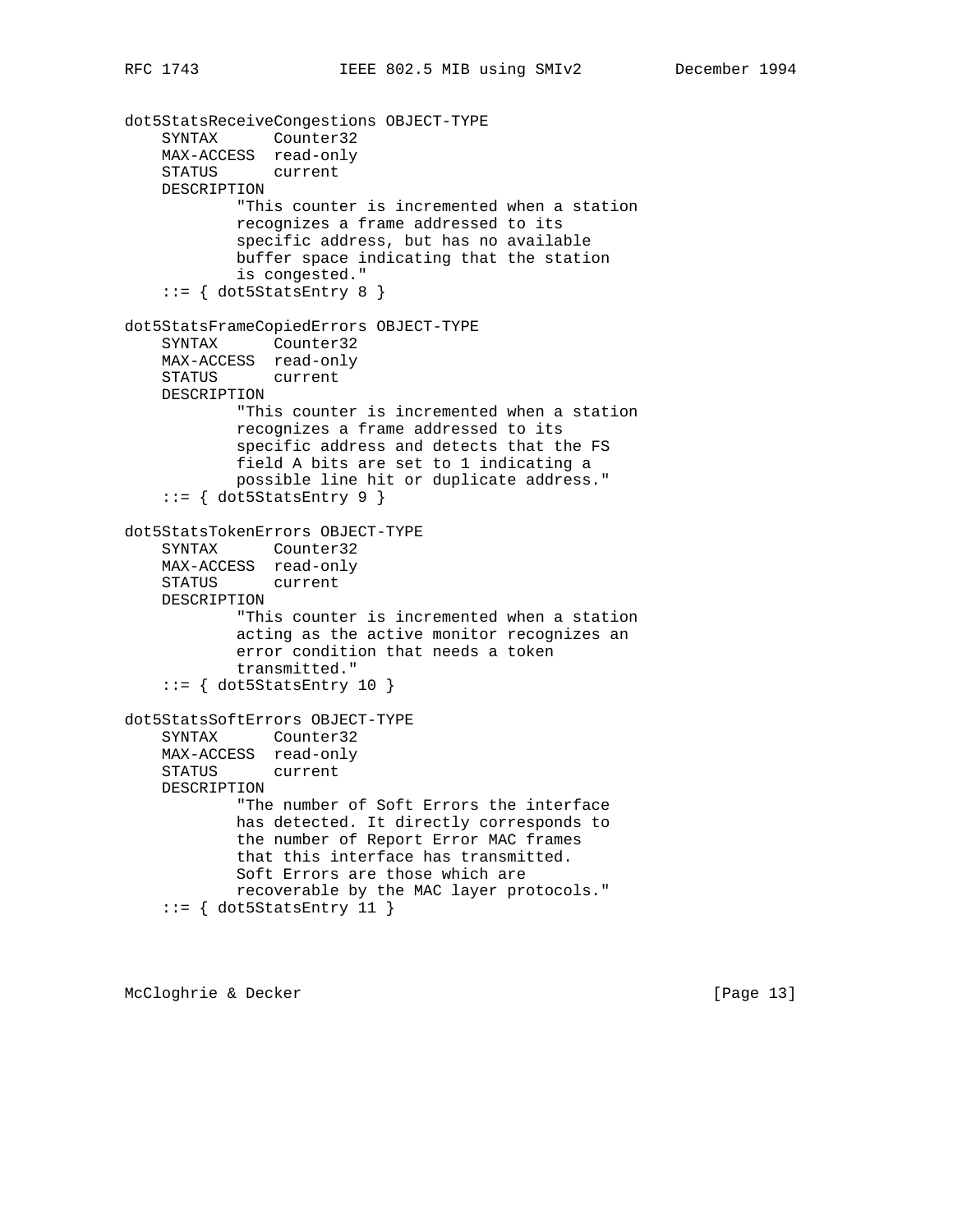```
dot5StatsHardErrors OBJECT-TYPE
     SYNTAX Counter32
    MAX-ACCESS read-only
    STATUS current
    DESCRIPTION
            "The number of times this interface has
            detected an immediately recoverable
            fatal error. It denotes the number of
            times this interface is either
            transmitting or receiving beacon MAC
            frames."
     ::= { dot5StatsEntry 12 }
dot5StatsSignalLoss OBJECT-TYPE
    SYNTAX Counter32
    MAX-ACCESS read-only
    STATUS current
    DESCRIPTION
             "The number of times this interface has
            detected the loss of signal condition from
            the ring."
    ::= { dot5StatsEntry 13 }
dot5StatsTransmitBeacons OBJECT-TYPE
     SYNTAX Counter32
    MAX-ACCESS read-only
    STATUS current
    DESCRIPTION
             "The number of times this interface has
             transmitted a beacon frame."
    ::= { dot5StatsEntry 14 }
dot5StatsRecoverys OBJECT-TYPE
     SYNTAX Counter32
    MAX-ACCESS read-only
    STATUS current
    DESCRIPTION
            "The number of Claim Token MAC frames
            received or transmitted after the interface
            has received a Ring Purge MAC frame. This
            counter signifies the number of times the
            ring has been purged and is being recovered
            back into a normal operating state."
    ::= { dot5StatsEntry 15 }
dot5StatsLobeWires OBJECT-TYPE
    SYNTAX Counter32
    MAX-ACCESS read-only
```
McCloghrie & Decker [Page 14]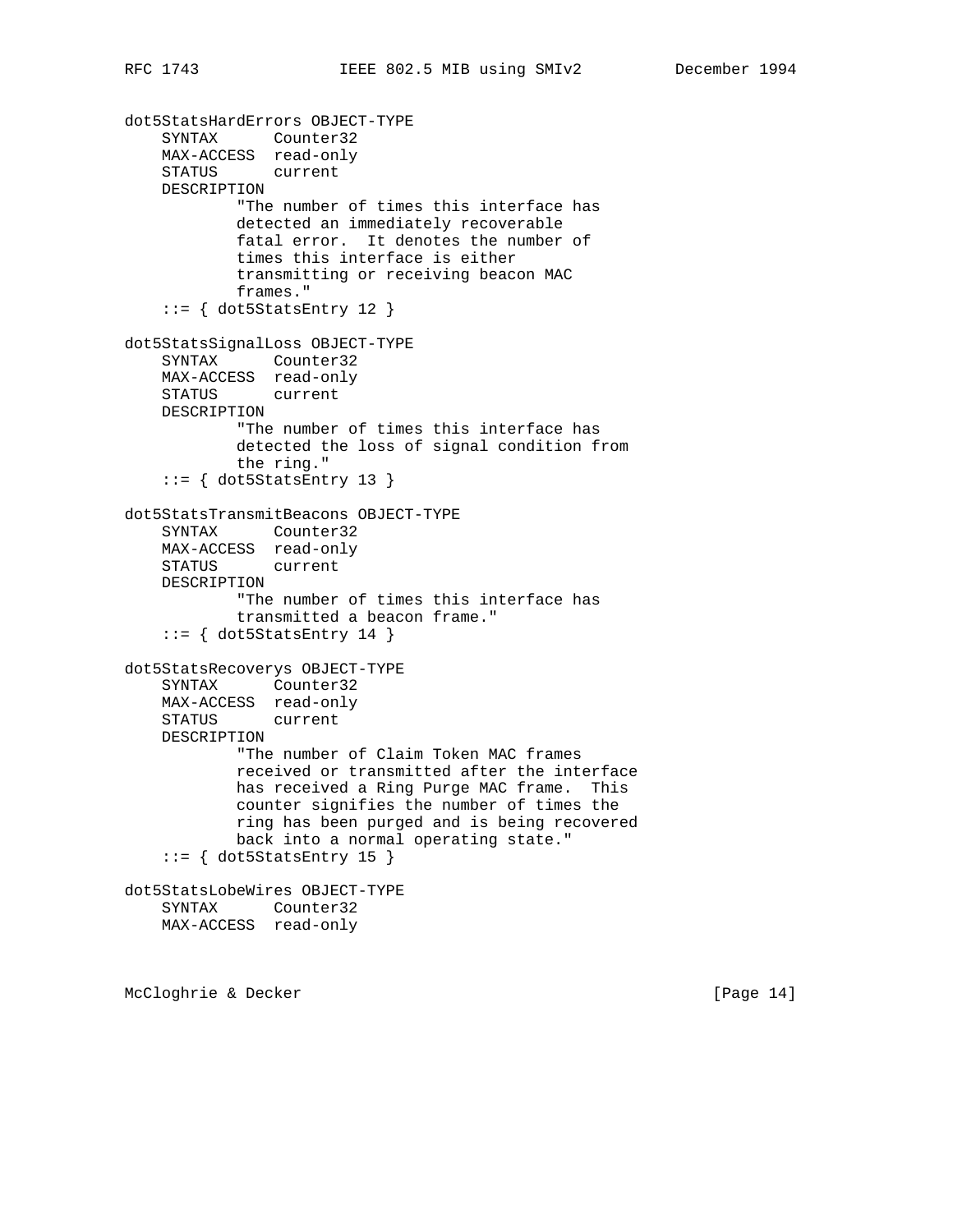```
 STATUS current
    DESCRIPTION
            "The number of times the interface has
             detected an open or short circuit in the
             lobe data path. The adapter will be closed
             and dot5RingState will signify this
             condition."
    ::= { dot5StatsEntry 16 }
dot5StatsRemoves OBJECT-TYPE
     SYNTAX Counter32
    MAX-ACCESS read-only
    STATUS current
    DESCRIPTION
            "The number of times the interface has
            received a Remove Ring Station MAC frame
            request. When this frame is received
             the interface will enter the close state
            and dot5RingState will signify this
             condition."
    ::= { dot5StatsEntry 17 }
dot5StatsSingles OBJECT-TYPE
     SYNTAX Counter32
    MAX-ACCESS read-only
    STATUS current
    DESCRIPTION
            "The number of times the interface has
             sensed that it is the only station on the
            ring. This will happen if the interface
            is the first one up on a ring, or if
            there is a hardware problem."
     ::= { dot5StatsEntry 18 }
dot5StatsFreqErrors OBJECT-TYPE
    SYNTAX Counter32
    MAX-ACCESS read-only
    STATUS current
    DESCRIPTION
             "The number of times the interface has
             detected that the frequency of the
             incoming signal differs from the expected
             frequency by more than that specified by
             the IEEE 802.5 standard."
    ::= { dot5StatsEntry 19 }
```
McCloghrie & Decker [Page 15]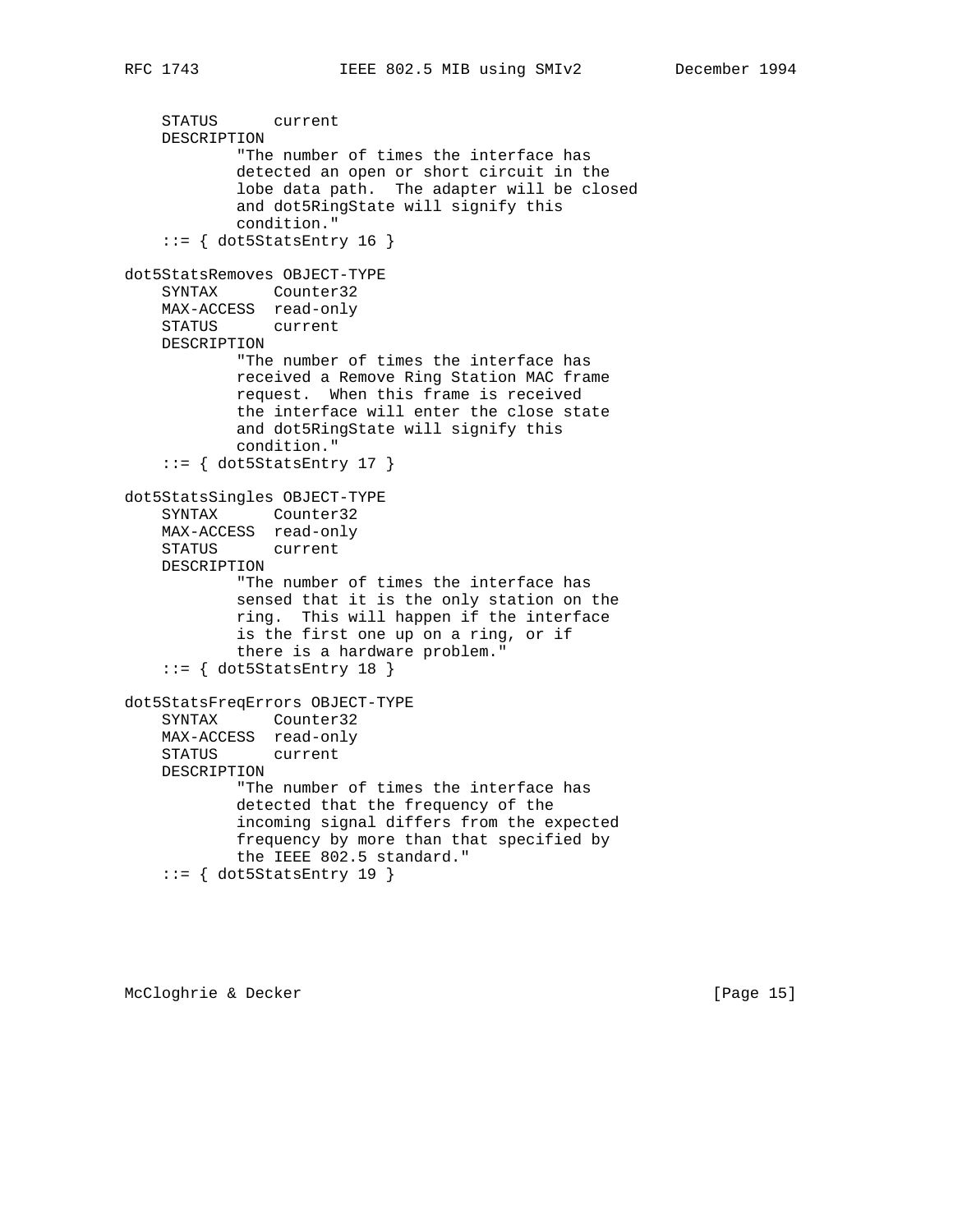-- The Timer Table

-- This group contains the values of timers for 802.5 -- interfaces. This table is obsolete, but its definition -- is retained here for backwards compatibility. dot5TimerTable OBJECT-TYPE SYNTAX SEQUENCE OF Dot5TimerEntry MAX-ACCESS not-accessible STATUS obsolete DESCRIPTION "This table contains Token Ring interface timer values, one entry per 802.5 interface."  $::= \{ dot5 5 \}$ dot5TimerEntry OBJECT-TYPE SYNTAX Dot5TimerEntry MAX-ACCESS not-accessible STATUS obsolete DESCRIPTION "A list of Token Ring timer values for an 802.5 interface." INDEX { dot5TimerIfIndex }  $::=$  { dot5TimerTable 1 } Dot5TimerEntry ::= SEQUENCE { dot5TimerIfIndex Integer32, dot5TimerReturnRepeat Integer32, dot5TimerHolding 1nteger32, dot5TimerQueuePDU Integer32, dot5TimerValidTransmit Integer32, dot5TimerNoToken 1nteger32, dot5TimerActiveMon Integer32, dot5TimerStandbyMon Integer32, dot5TimerErrorReport Integer32, dot5TimerBeaconTransmit Integer32, dot5TimerBeaconReceive Integer32 } dot5TimerIfIndex OBJECT-TYPE SYNTAX Integer32 MAX-ACCESS read-only STATUS obsolete DESCRIPTION "The value of this object identifies the 802.5 interface for which this entry contains timer values. The value of

McCloghrie & Decker [Page 16]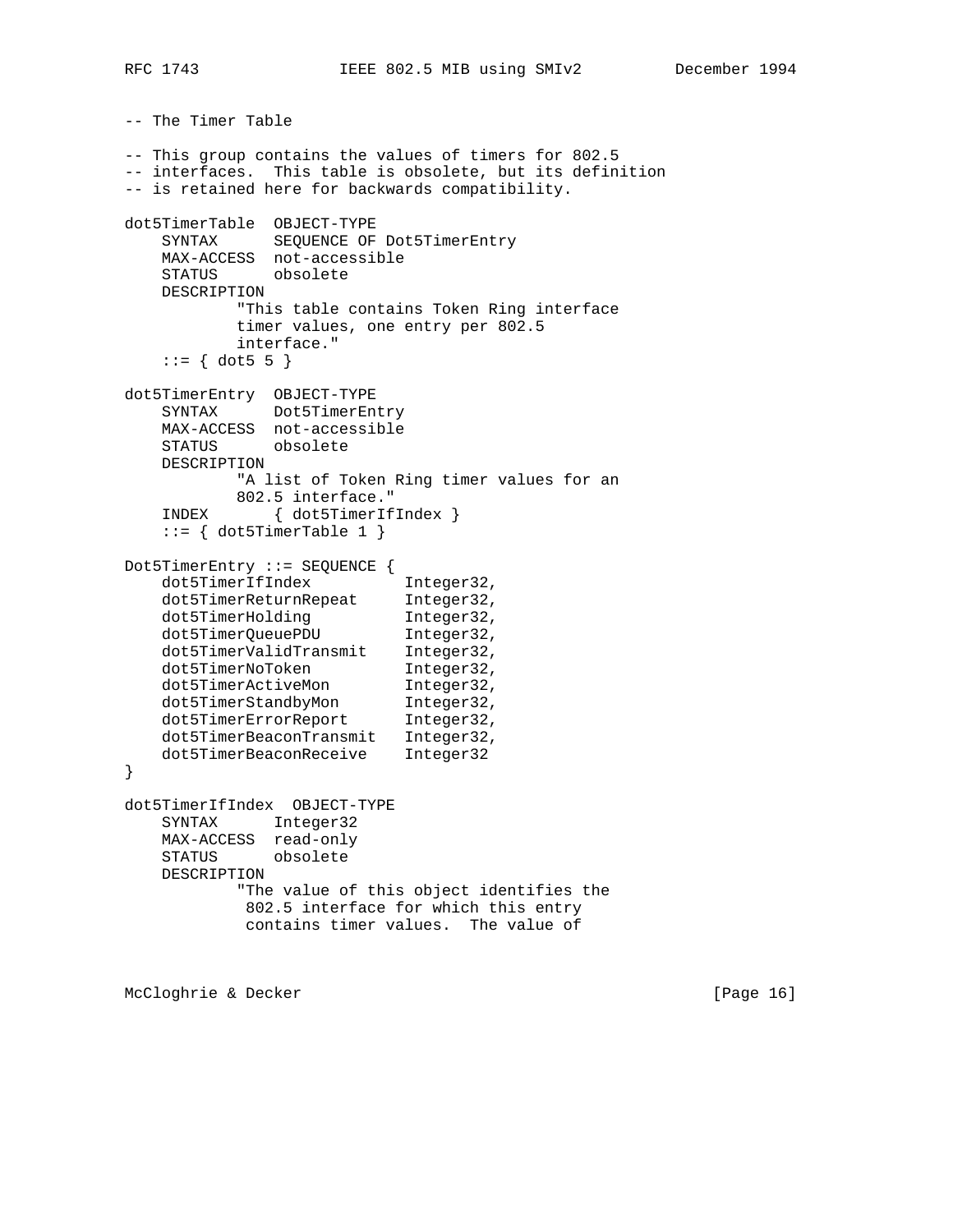```
 this object for a particular interface
             has the same value as MIB-II's ifIndex
             object for the same interface."
    ::= { dot5TimerEntry 1 }
dot5TimerReturnRepeat OBJECT-TYPE
     SYNTAX Integer32
    MAX-ACCESS read-only
    STATUS obsolete
    DESCRIPTION
            "The time-out value used to ensure the
            interface will return to Repeat State, in
            units of 100 micro-seconds. The value
            should be greater than the maximum ring
            latency."
     ::= { dot5TimerEntry 2 }
dot5TimerHolding OBJECT-TYPE
    SYNTAX Integer32
    MAX-ACCESS read-only
    STATUS obsolete
    DESCRIPTION
             "Maximum period of time a station is
            permitted to transmit frames after capturing
            a token, in units of 100 micro-seconds."
    ::= { dot5TimerEntry 3 }
dot5TimerQueuePDU OBJECT-TYPE
     SYNTAX Integer32
    MAX-ACCESS read-only
    STATUS obsolete
    DESCRIPTION
            "The time-out value for enqueuing of an SMP
            PDU after reception of an AMP or SMP
            frame in which the A and C bits were
            equal to 0, in units of 100
            micro-seconds."
    ::= { dot5TimerEntry 4 }
dot5TimerValidTransmit OBJECT-TYPE
     SYNTAX Integer32
    MAX-ACCESS read-only
    STATUS obsolete
    DESCRIPTION
            "The time-out value used by the active
            monitor to detect the absence of valid
            transmissions, in units of 100
            micro-seconds."
```
McCloghrie & Decker [Page 17]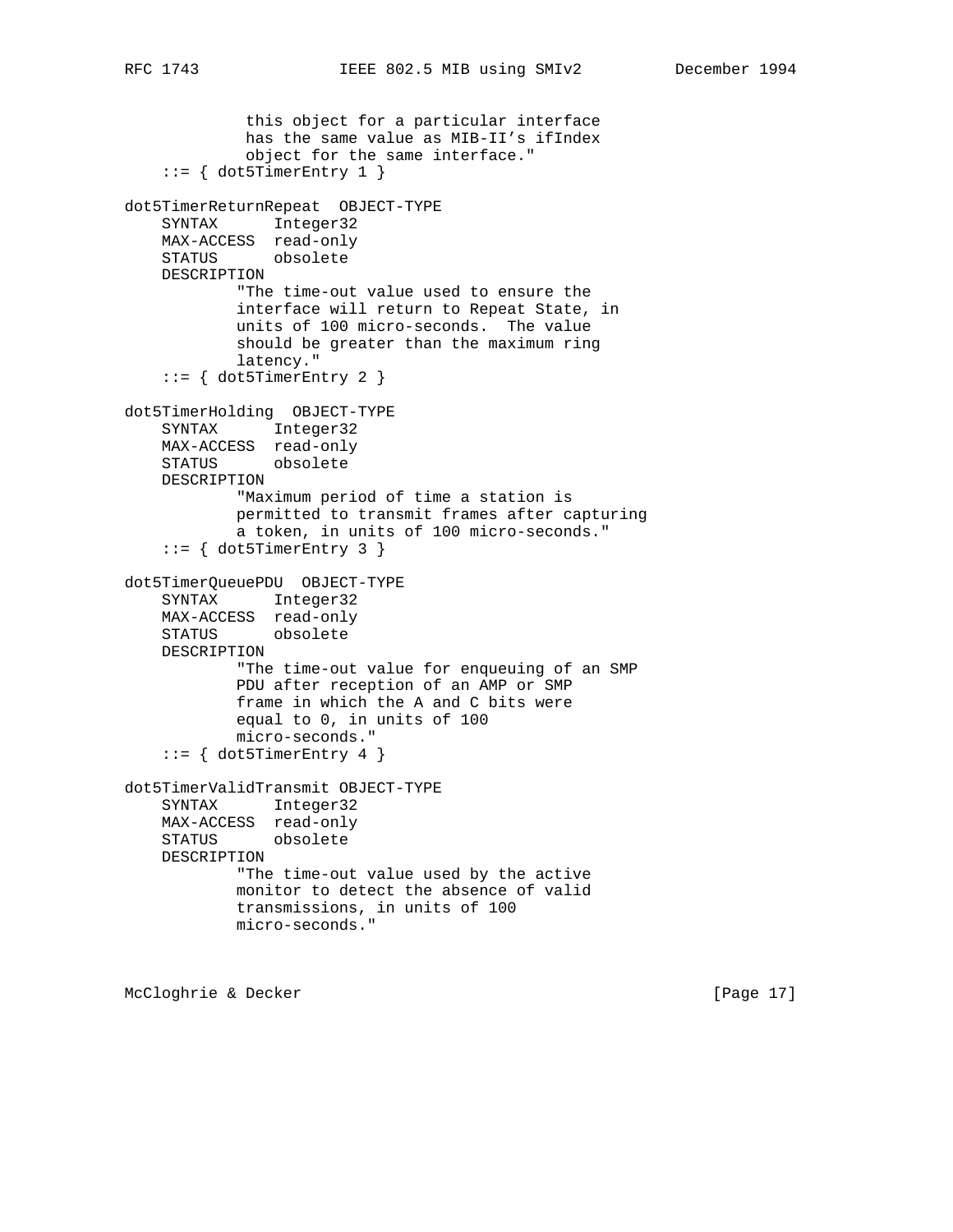```
 ::= { dot5TimerEntry 5 }
dot5TimerNoToken OBJECT-TYPE
     SYNTAX Integer32
    MAX-ACCESS read-only
    STATUS obsolete
    DESCRIPTION
            "The time-out value used to recover from
            various-related error situations.
            If N is the maximum number of stations on
            the ring, the value of this timer is
            normally:
            dot5TimerReturnRepeat + N*dot5TimerHolding."
    ::= \{ dot5TimerEntry 6 \}dot5TimerActiveMon OBJECT-TYPE
    SYNTAX Integer32
    MAX-ACCESS read-only
    STATUS obsolete
    DESCRIPTION
            "The time-out value used by the active
            monitor to stimulate the enqueuing of an
            AMP PDU for transmission, in units of
            100 micro-seconds."
    ::= { dot5TimerEntry 7 }
dot5TimerStandbyMon OBJECT-TYPE
     SYNTAX Integer32
    MAX-ACCESS read-only
    STATUS obsolete
    DESCRIPTION
            "The time-out value used by the stand-by
            monitors to ensure that there is an active
            monitor on the ring and to detect a
            continuous stream of tokens, in units of
            100 micro-seconds."
     ::= { dot5TimerEntry 8 }
dot5TimerErrorReport OBJECT-TYPE
    SYNTAX Integer32
    MAX-ACCESS read-only
    STATUS obsolete
    DESCRIPTION
             "The time-out value which determines how
            often a station shall send a Report Error
            MAC frame to report its error counters,
            in units of 100 micro-seconds."
    ::= { dot5TimerEntry 9 }
```
McCloghrie & Decker [Page 18]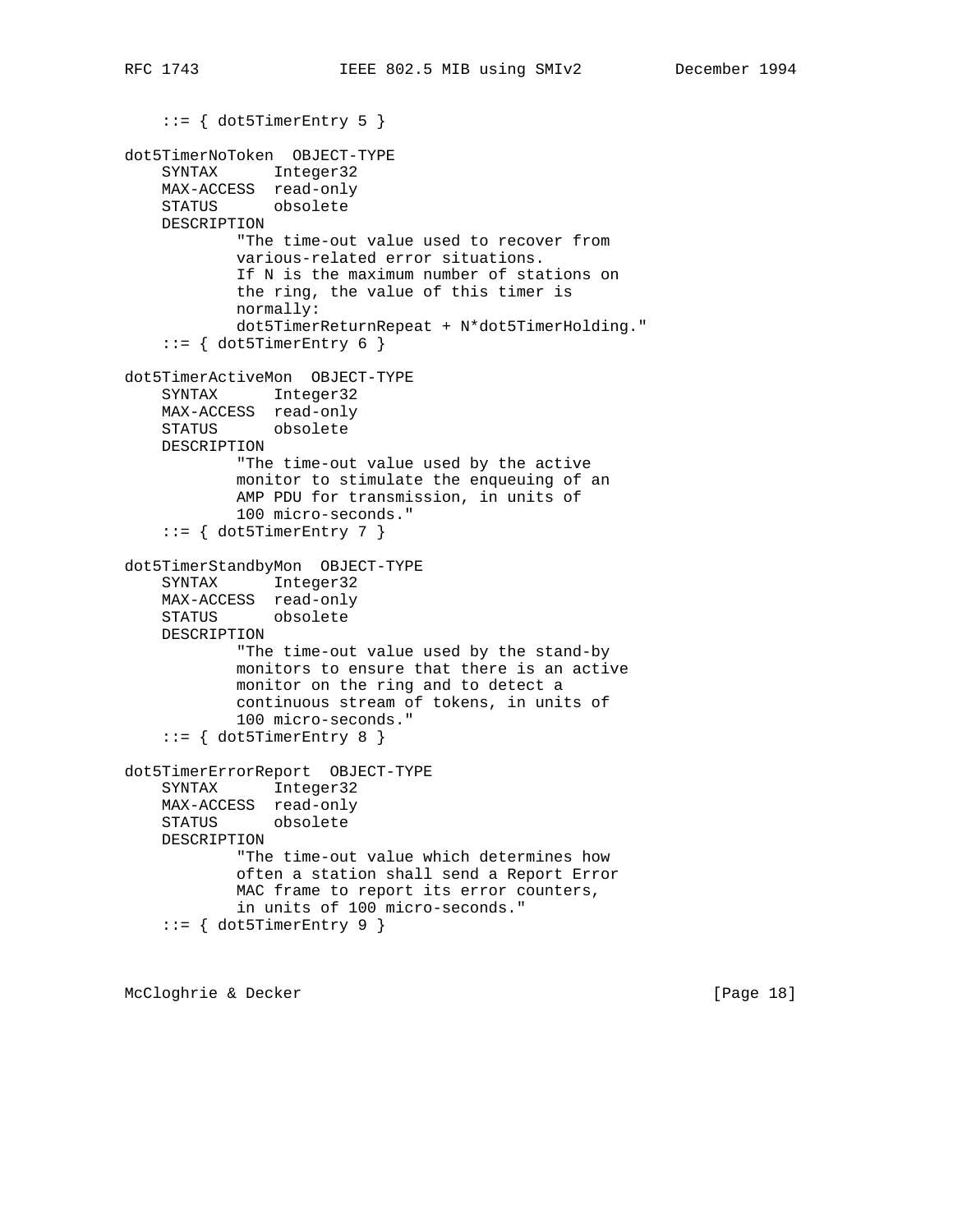dot5TimerBeaconTransmit OBJECT-TYPE SYNTAX Integer32 MAX-ACCESS read-only STATUS obsolete DESCRIPTION "The time-out value which determines how long a station shall remain in the state of transmitting Beacon frames before entering the Bypass state, in units of 100 micro-seconds."  $::=$  { dot5TimerEntry 10 } dot5TimerBeaconReceive OBJECT-TYPE SYNTAX Integer32 MAX-ACCESS read-only STATUS obsolete DESCRIPTION "The time-out value which determines how long a station shall receive Beacon frames from its downstream neighbor before entering the Bypass state, in units of 100 micro-seconds."  $::=$  { dot5TimerEntry 11 } -- 802.5 Interface Tests dot5Tests OBJECT IDENTIFIER  $::=$  { dot5 3 } -- RFC 1573 defines the ifTestTable, through which a -- network manager can instruct an agent to test an interface -- for various faults. A test to be performed is identified -- as an OBJECT IDENTIFIER. -- The Insert Function test dot5TestInsertFunc OBJECT-IDENTITY STATUS current DESCRIPTION "Invoking this test causes the station to test the insert ring logic of the hardware if the station's lobe media cable is connected to a wiring concentrator. Note that this command inserts the station into the network, and thus, could cause problems if the station is connected to a operational network."  $::=$  { dot5Tests 1 }

McCloghrie & Decker [Page 19]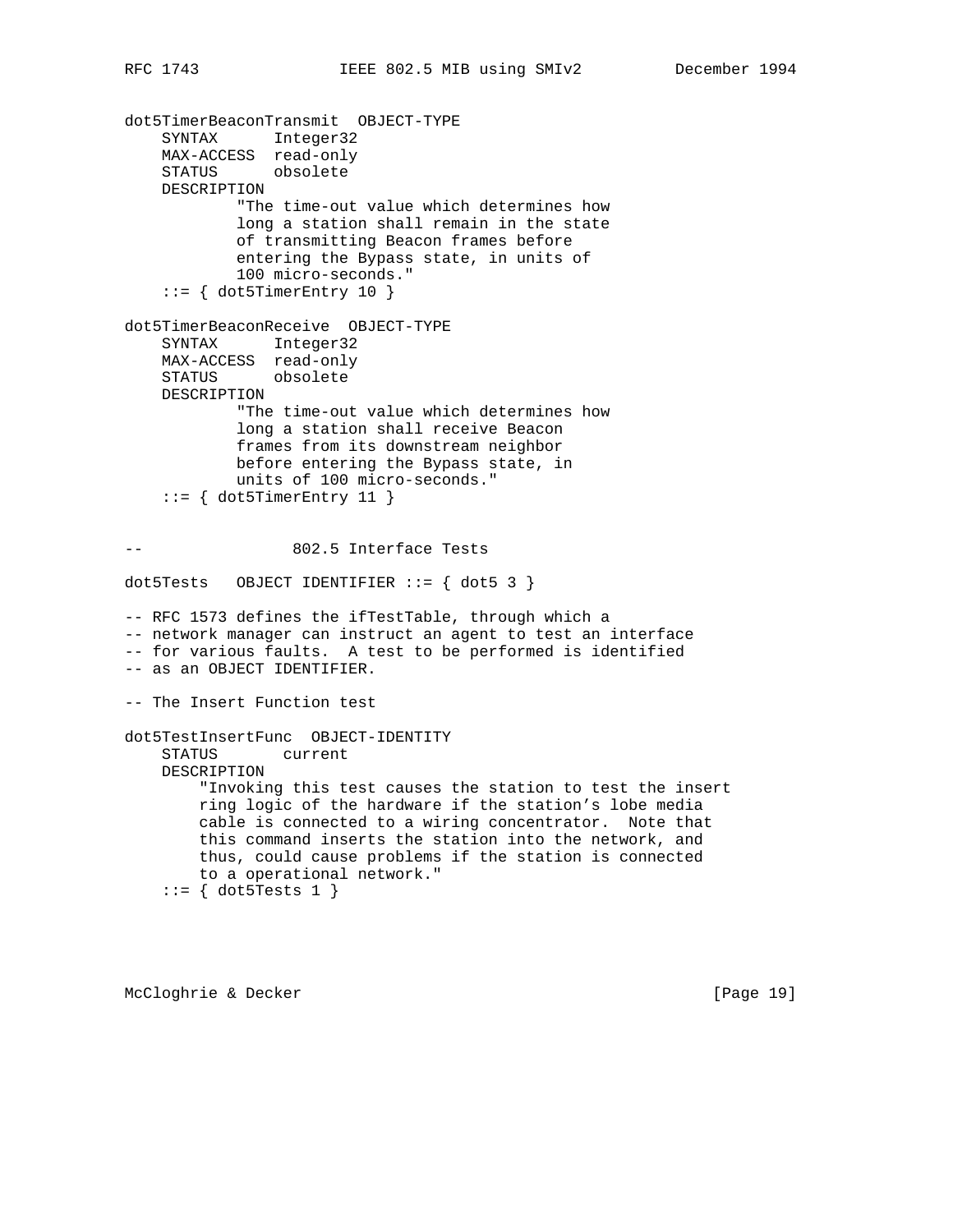-- The Full-Duplex Loop Back test dot5TestFullDuplexLoopBack OBJECT-IDENTITY STATUS current DESCRIPTION "Invoking this test on a 802.5 interface causes the interface to check the path from memory through the chip set's internal logic and back to memory, thus checking the proper functioning of the system's interface to the chip set." ::= { dot5Tests 2 } -- 802.5 Hardware Chip Sets -- RFC 1229 specified an object, ifExtnsChipSet, with the -- syntax of OBJECT IDENTIFIER, to identify the hardware -- chip set in use by an interface. RFC 1573 obsoletes -- the use of ifExtnsChipSet. However, the following -- definitions are retained for backwards compatibility. dot5ChipSets OBJECT IDENTIFIER  $::=$  { dot5 4 } dot5ChipSetIBM16 OBJECT-IDENTITY STATUS current DESCRIPTION "IBM's 16/4 Mbs chip set."  $::=$  { dot5ChipSets 1 } dot5ChipSetTItms380 OBJECT-IDENTITY STATUS current DESCRIPTION "Texas Instruments' TMS 380 4Mbs chip-set"  $::=$  { dot5ChipSets 2 } dot5ChipSetTItms380c16 OBJECT-IDENTITY STATUS current DESCRIPTION "Texas Instruments' TMS 380C16 16/4 Mbs chip-set"  $::=$  { dot5ChipSets 3 }

McCloghrie & Decker [Page 20]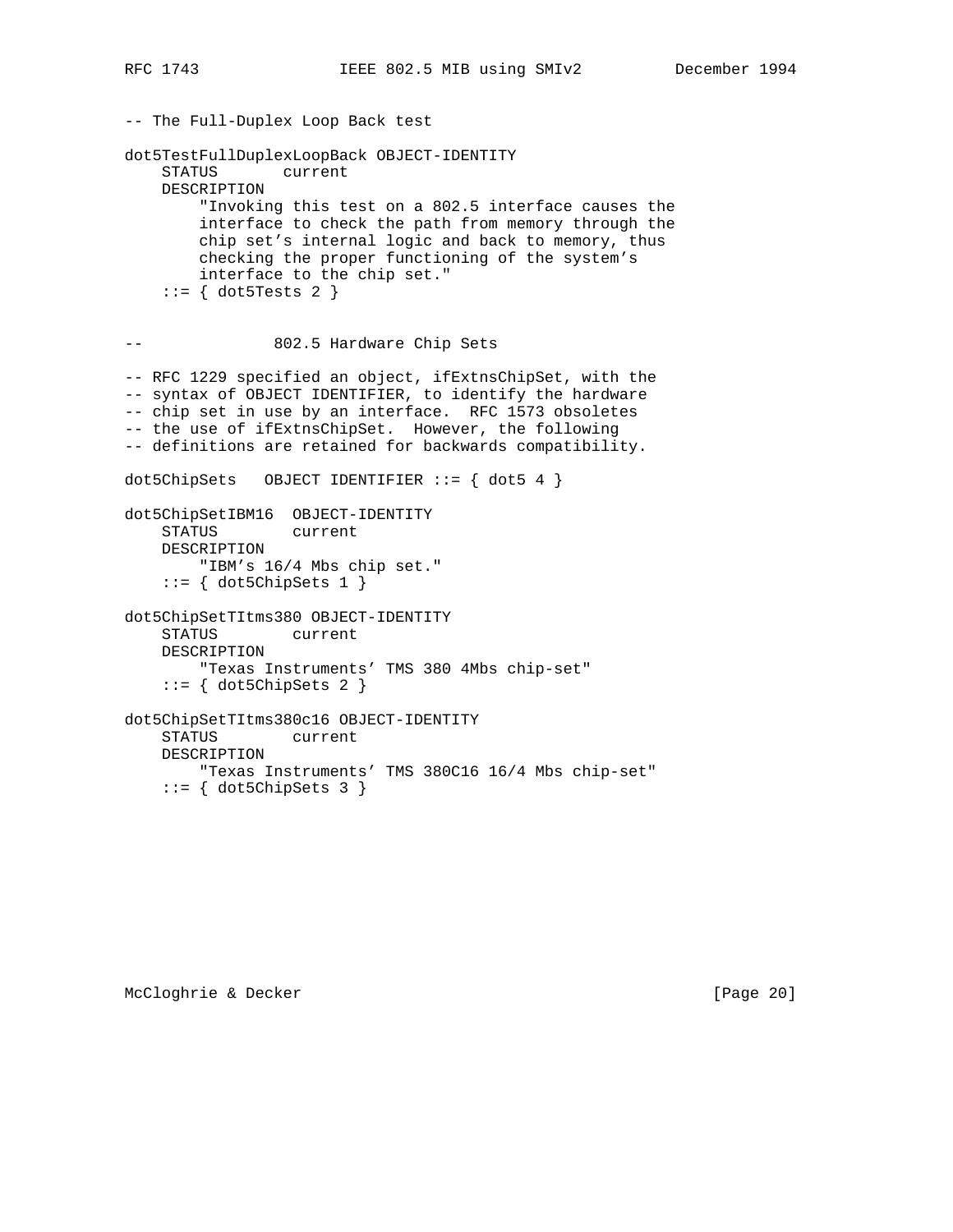-- conformance information dot5Conformance OBJECT IDENTIFIER  $::=$  { dot5 5 } dot5Groups OBJECT IDENTIFIER ::= { dot5Conformance 1 } dot5Compliances OBJECT IDENTIFIER  $::=$   $\{$  dot5Conformance 2  $\}$ -- compliance statements dot5Compliance MODULE-COMPLIANCE STATUS current DESCRIPTION "The compliance statement for SNMPv2 entities which implement the IEEE 802.5 MIB." MODULE -- this module MANDATORY-GROUPS { dot5StateGroup, dot5StatsGroup } OBJECT dot5ActMonParticipate MIN-ACCESS read-only DESCRIPTION "Write access is not required." OBJECT dot5Functional MIN-ACCESS read-only DESCRIPTION "Write access is not required."  $::=$  { dot5Compliances 1 } -- units of conformance dot5StateGroup OBJECT-GROUP OBJECTS { dot5Commands, dot5RingStatus, dot5RingState, dot5RingOpenStatus, dot5RingSpeed, dot5UpStream, dot5ActMonParticipate, dot5Functional, dot5LastBeaconSent } STATUS current DESCRIPTION "A collection of objects providing state information and parameters for IEEE 802.5 interfaces."  $::=$  { dot5Groups 1 } dot5StatsGroup OBJECT-GROUP OBJECTS { dot5StatsLineErrors, dot5StatsBurstErrors,

McCloghrie & Decker [Page 21]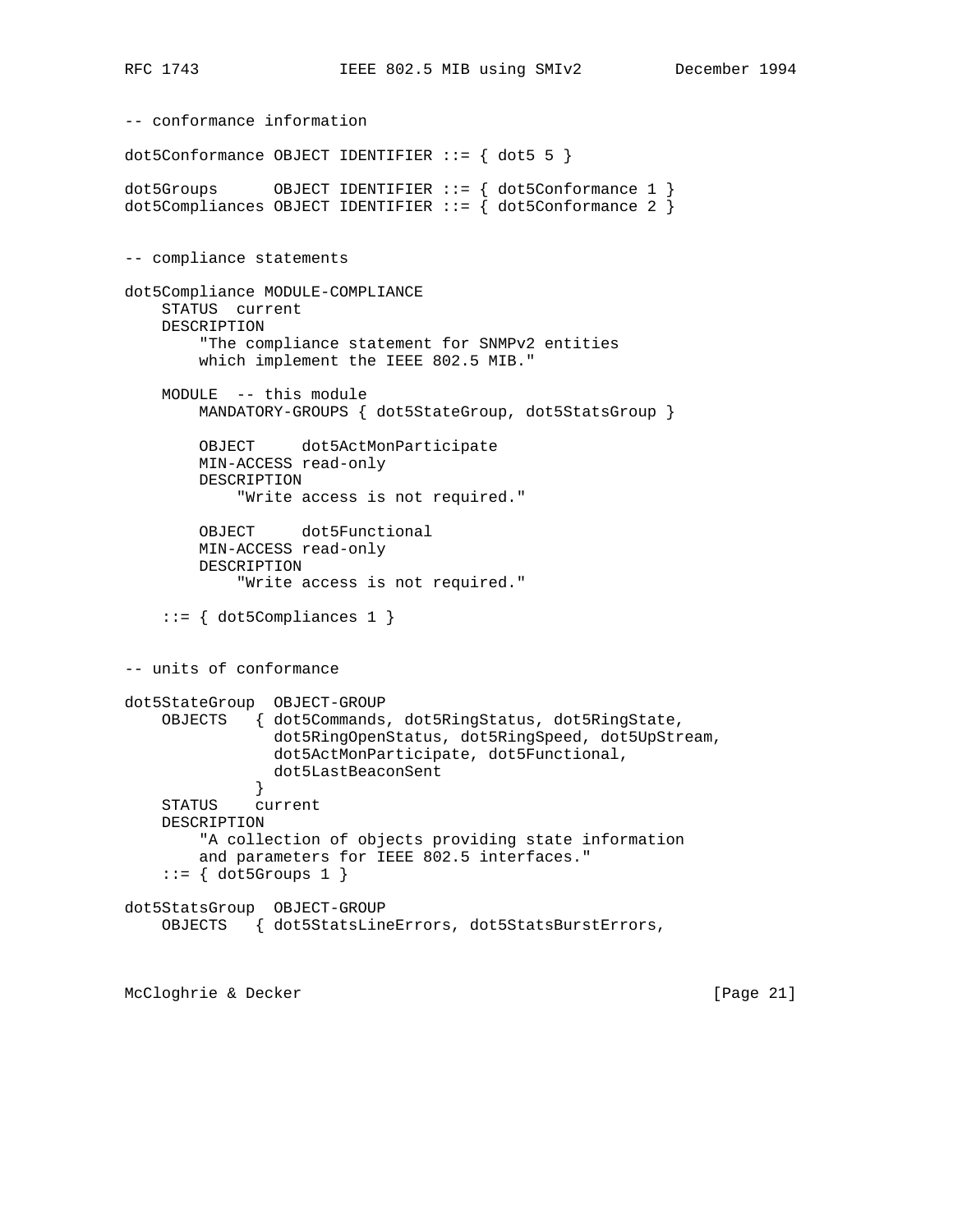```
 dot5StatsACErrors, dot5StatsAbortTransErrors,
                dot5StatsInternalErrors, dot5StatsLostFrameErrors,
                dot5StatsReceiveCongestions,
                dot5StatsFrameCopiedErrors, dot5StatsTokenErrors,
                dot5StatsSoftErrors, dot5StatsHardErrors,
                dot5StatsSignalLoss, dot5StatsTransmitBeacons,
                dot5StatsRecoverys, dot5StatsLobeWires,
                dot5StatsRemoves, dot5StatsSingles,
                dot5StatsFreqErrors
 }
    STATUS current
    DESCRIPTION
        "A collection of objects providing statistics for
        IEEE 802.5 interfaces."
   ::= { dot5Groups 2 }
```
END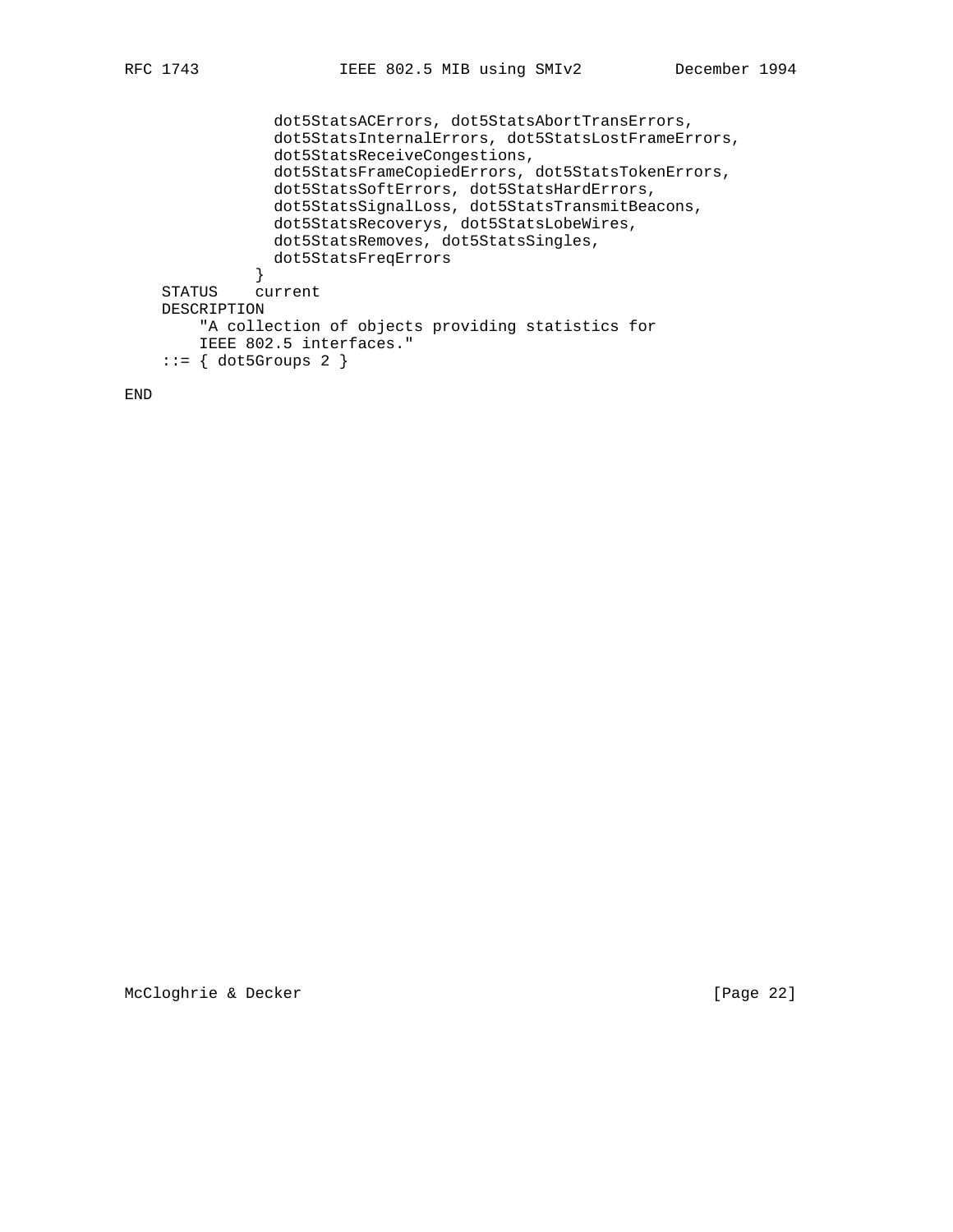## 5. Acknowledgements

 The changes from RFC 1231 are the result of discussions on the IETF's snmp mailing-list and in the Interfaces MIB Working Group.

- 6. References
	- [1] Case, J., McCloghrie, K., Rose, M., and S. Waldbusser, "Structure of Management Information for version 2 of the Simple Network Management Protocol (SNMPv2)", RFC 1442, SNMP Research, Inc., Hughes LAN Systems, Dover Beach Consulting, Inc., Carnegie Mellon University, April 1993.
	- [2] McCloghrie, K., and M. Rose, Editors, "Management Information Base for Network Management of TCP/IP-based internets: MIB-II", STD 17, RFC 1213, Hughes LAN Systems, Performance Systems International, March 1991.
	- [3] Galvin, J., and K. McCloghrie, "Administrative Model for version 2 of the Simple Network Management Protocol (SNMPv2)", RFC 1445, Trusted Information Systems, Hughes LAN Systems, April 1993.
	- [4] Case, J., McCloghrie, K., Rose, M., and S. Waldbusser, "Protocol Operations for version 2 of the Simple Network Management Protocol (SNMPv2)", RFC 1448, SNMP Research,Inc., Hughes LAN Systems, Dover Beach Consulting, Inc., Carnegie Mellon University, April 1993.
	- [5] Case, J., McCloghrie, K., Rose, M., and S. Waldbusser, "Textual Conventions for version 2 of the Simple Network Management Protocol (SNMPv2)", RFC 1443, SNMP Research,Inc., Hughes LAN Systems, Dover Beach Consulting, Inc., Carnegie Mellon University, April 1993.
	- [6] McCloghrie, K., and F. Kastenholz, "Evolution of the Interfaces Group of MIB-II", RFC 1573, Hughes LAN Systems, FTP Software, Jan 1994
	- [7] Institute of Electrical and Electronic Engineers, "Token Ring Access Method and Physical Layer Specifications", IEEE Standard 802.5-1989, 1989.

McCloghrie & Decker [Page 23]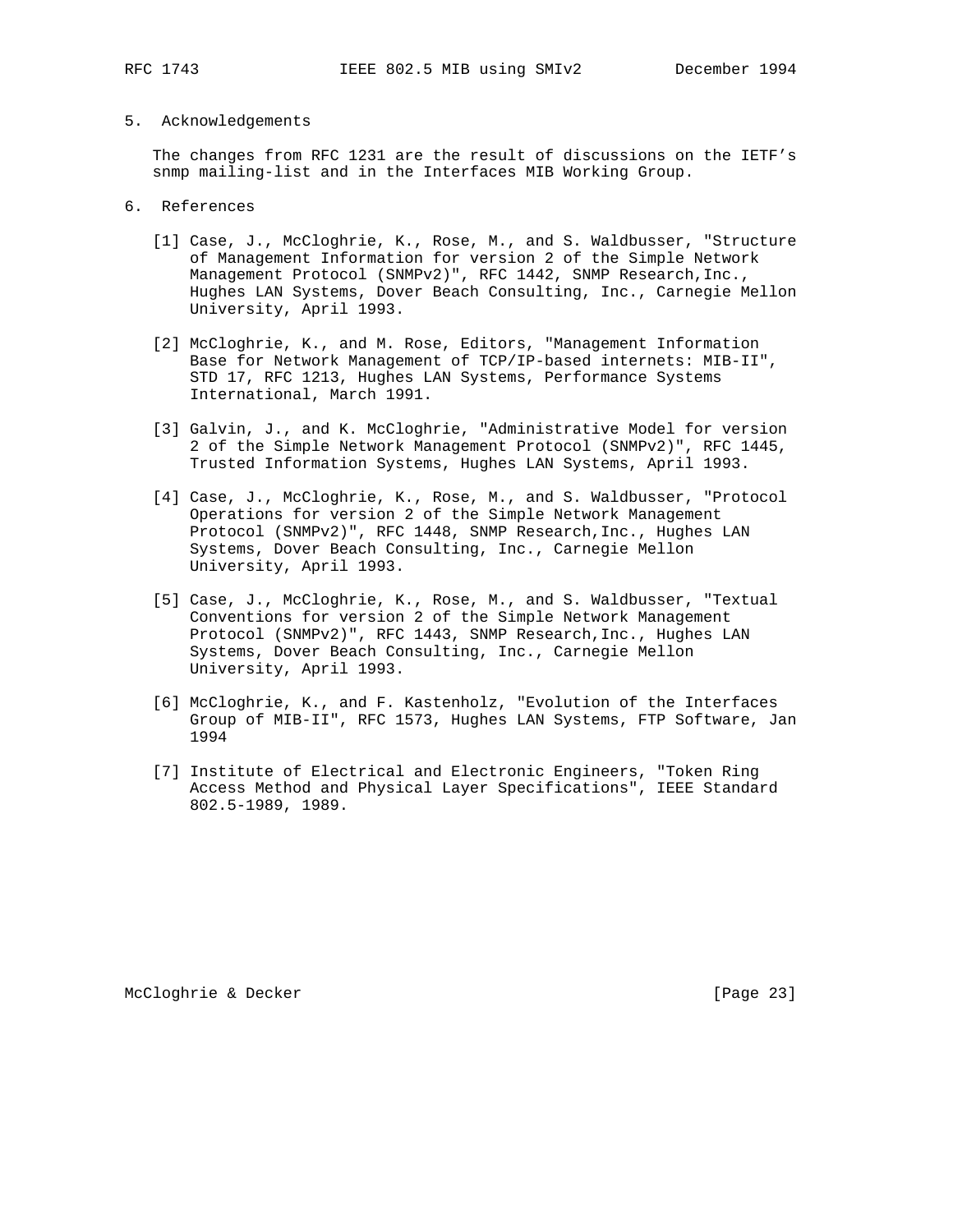APPENDIX A - Changes from RFC 1231

This memo has the following differences from RFC 1231:

- (1) This memo is formatted using the SNMPv2 SMI.
- (2) The relationship of the "open" and "close" states of dot5Commands to the value of ifAdminStatus has been clarified. In particular, the setting of one affects the value of the other.
- (3) The relationship dot5RingSpeed and ifSpeed has been clarified. In particular, ifSpeed indicates the current ring-speed; dot5RingSpeed indicates the ring-speed at the next insertion into the ring. If the interface doesn't support changing ring-speed, then dot5RingSpeed can only be set to its current value. When dot5RingSpeed has the value 'unknown(1)', the ring-speed is to be set to the ring's actual ring-speed.
- (4) Write-access to dot5ActMonParticipate is not required, and a change to the value of dot5ActMonParticipate does not take effect until the next Active Monitor election.
- (5) Write-access to dot5Functional is not required.
- (6) A new object, dot5LastBeaconSent has been defined to contain the timestamp of the last beacon frame sent.
- (7) The dot5TimerTable has been designated as obsolete.
- (8) Text has been added describing the applicability of RFC 1573 [6] to 802.5 interfaces.
- (9) Other minor editorial changes.

Security Considerations

Security issues are not discussed in this memo.

McCloghrie & Decker [Page 24]